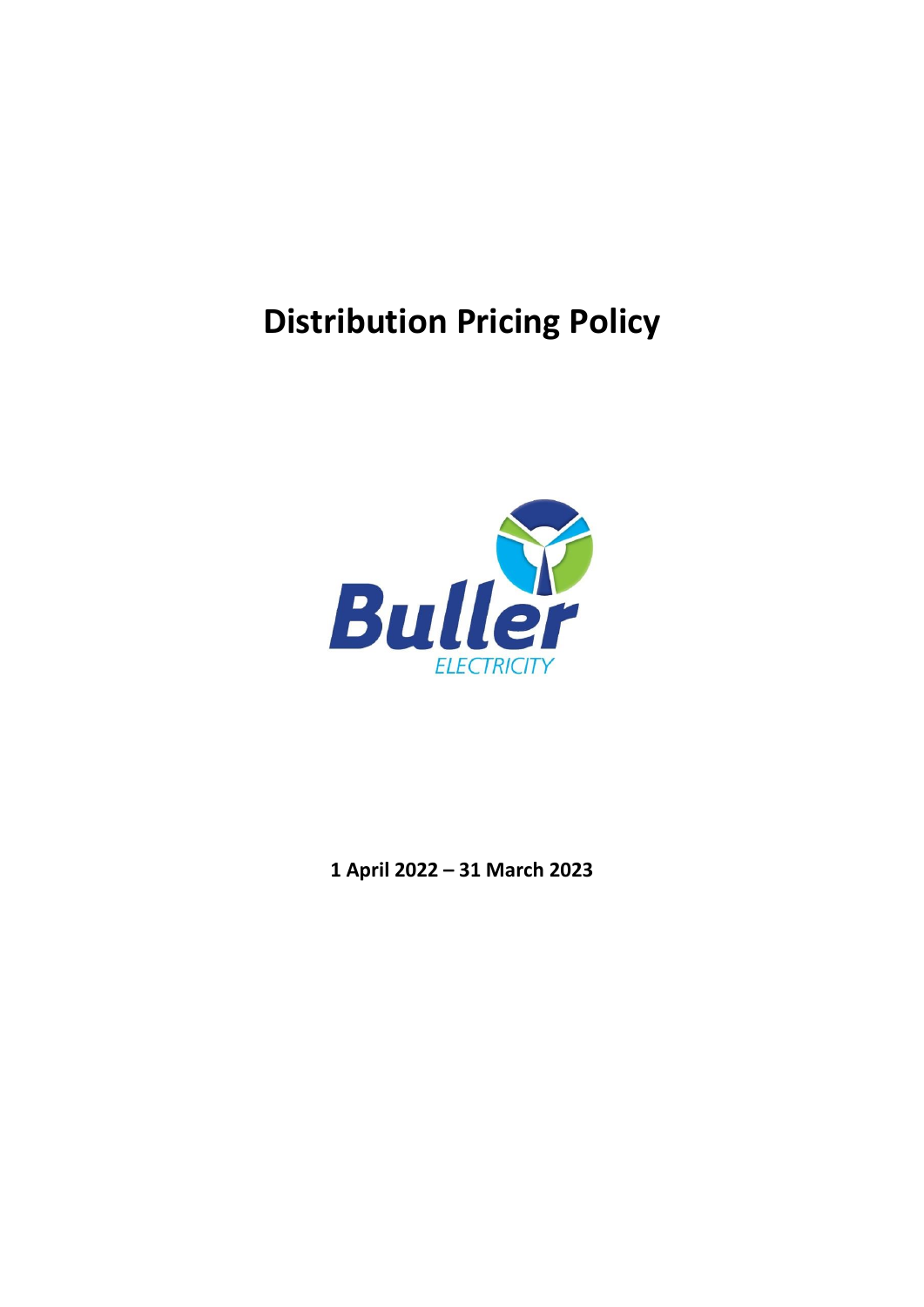# **Buller Electricity Limited – Distribution Pricing Policy**

As referenced by the Default Distributor Agreement:

Price Categories Delivery Price Schedule Loss Factors Billing & Settlement Process

**Effective: 1 April 2022**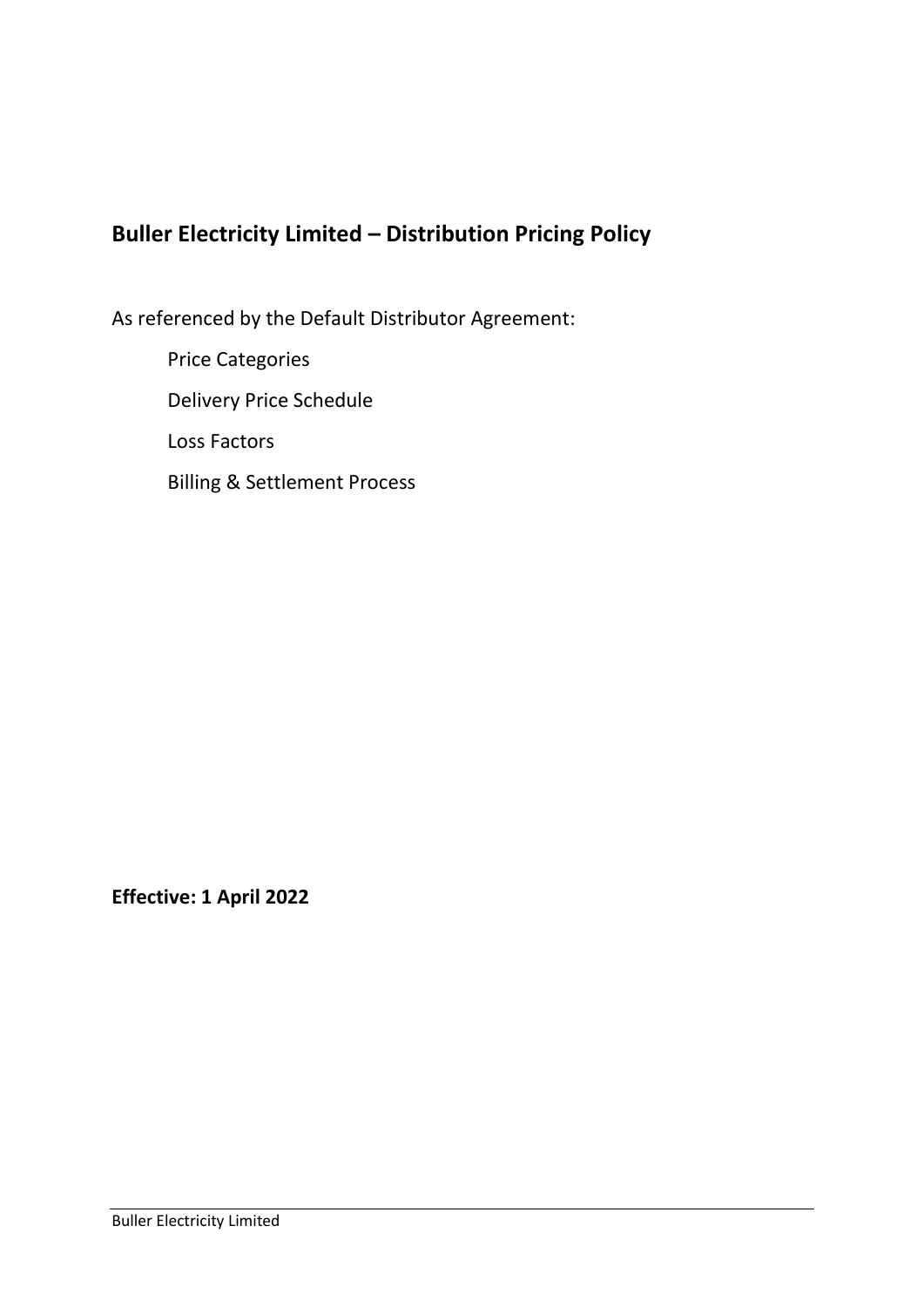# **Table of Contents**

| 1.    |  |
|-------|--|
| 1.1.  |  |
| 2.    |  |
| 2.1.  |  |
| 2.2.  |  |
| 2.3.  |  |
| 2.4.  |  |
| 2.5.  |  |
| 2.6.  |  |
| 2.7.  |  |
| 2.8.  |  |
| 2.9.  |  |
| 3.    |  |
| 3.1.  |  |
| 3.2.  |  |
| 4.    |  |
| 4.1.  |  |
| 4.2.  |  |
| 4.3.  |  |
| 4.4.  |  |
| 4.5.  |  |
| 4.6.  |  |
| 4.7.  |  |
| 4.8.  |  |
| 4.9.  |  |
| 4.10. |  |
| 5.    |  |
| 5.1.  |  |
| 5.2.  |  |
| 6.    |  |
| 6.1.  |  |
| 6.2.  |  |
| 6.3.  |  |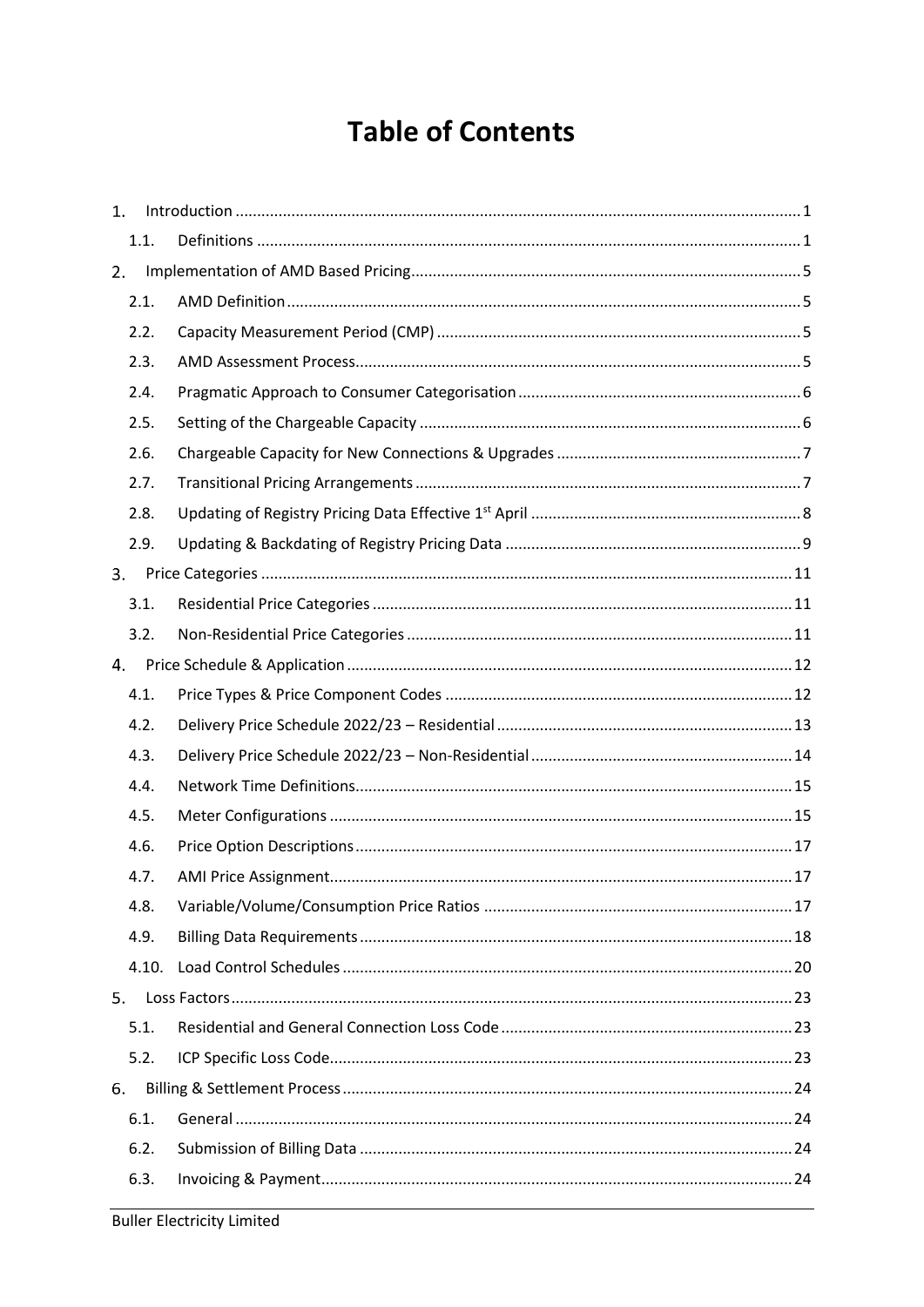| 6.5. |  |
|------|--|
|      |  |
| 8.   |  |
| 8.1. |  |
|      |  |
| 8.3. |  |
| 8.4. |  |
| 8.5. |  |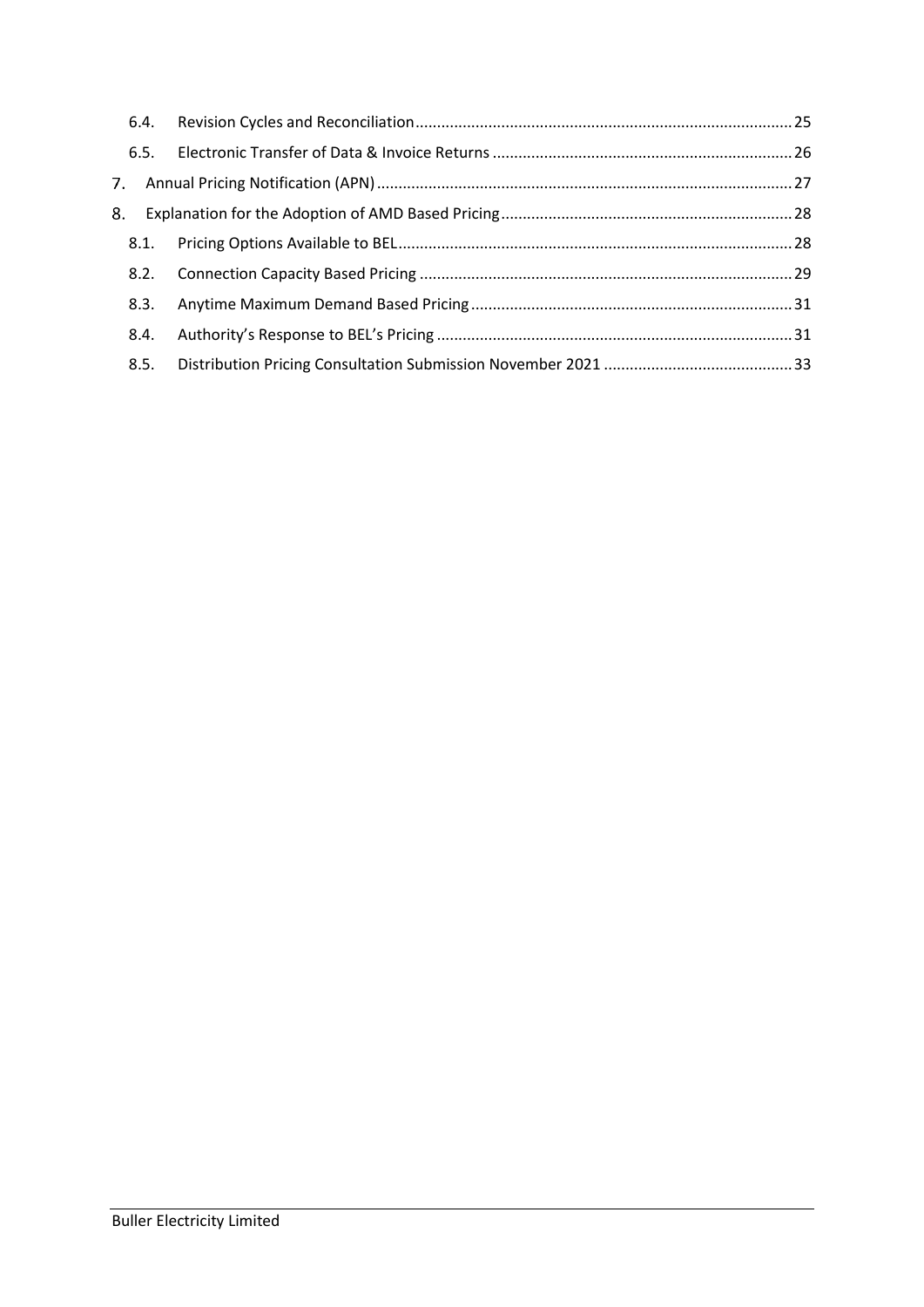#### <span id="page-4-0"></span>**Introduction**  $1.$

This Pricing Policy applies to Buller Electricity's Distribution Network effective from 1<sup>st</sup> April 2022.

The Delivery Price Schedule (Sectio[n 4](#page-15-0) of this Pricing Policy) is referenced by Schedule 7 of our Default Distributor Agreement (DDA).

The Billing and Settlement Process (Sectio[n 6](#page-27-0) of this Pricing Policy) is referenced by Schedule 2 of our Default Distributor Agreement (DDA).

Where any provision of this Pricing Policy conflicts with the provisions of any Retailer Agreement, the Retailer Agreement will prevail. Unless the context otherwise requires, terms used in this Pricing Policy have the meanings defined in the Retailer Agreement.

BEL made a decision to implement Anytime Maximum Demand (AMD) based pricing for Non-Residential connections from 1 April 2021. A detailed explanation of the reasons for this decision are provided in Sectio[n 8.](#page-31-0)

# <span id="page-4-1"></span>**1.1. Definitions**

**Anytime Maximum Demand (AMD)** means the average kW demand measured over a half hour period occurring any time in the 12-month period ending 31<sup>st</sup> August each year

**Avoided Cost of Transmission (ACOT)** is the amount equal to the actual reduction in Transpower's annual charges payable by BEL to Transpower under Transpower's Transmission Pricing Methodology (TPM) arising as a direct result of the Generator being connected to BEL's Distribution Network

**Authority** means the Electricity Authority

**BEL** means Buller Electricity Limited and any of its subsidiaries, successors and assignees

**Billing Data** means data provided by the Retailer to the Distributor in the EIEP format as required under the Retailer Agreement, so that BEL is able to undertake the monthly billing process

**Billing Data Due Date** means the date by which the Retailer must provide Billing Data

**Billing Month** means the latest Report Month (the month associated with the Initial Billing Data which is being processed)

**Calendar Month** means the period from the first day to the last day of a month (inclusive)

**Calendar Year** is a one-year period that begins on 1 January and ends 31 December

**Capacity Measurement Period (CMP)** means the period year ending 31 August

**Code** see **Electricity Industry Participation Code**

**Connection** or **Point of Connection** means each point of connection at which a supply of electricity may flow between the Distribution Network and the Consumer's Installation, as defined by the Distributor

**Consumer** means a purchaser of electricity from the Retailer where the electricity is delivered via the Distribution Network to a Point of Connection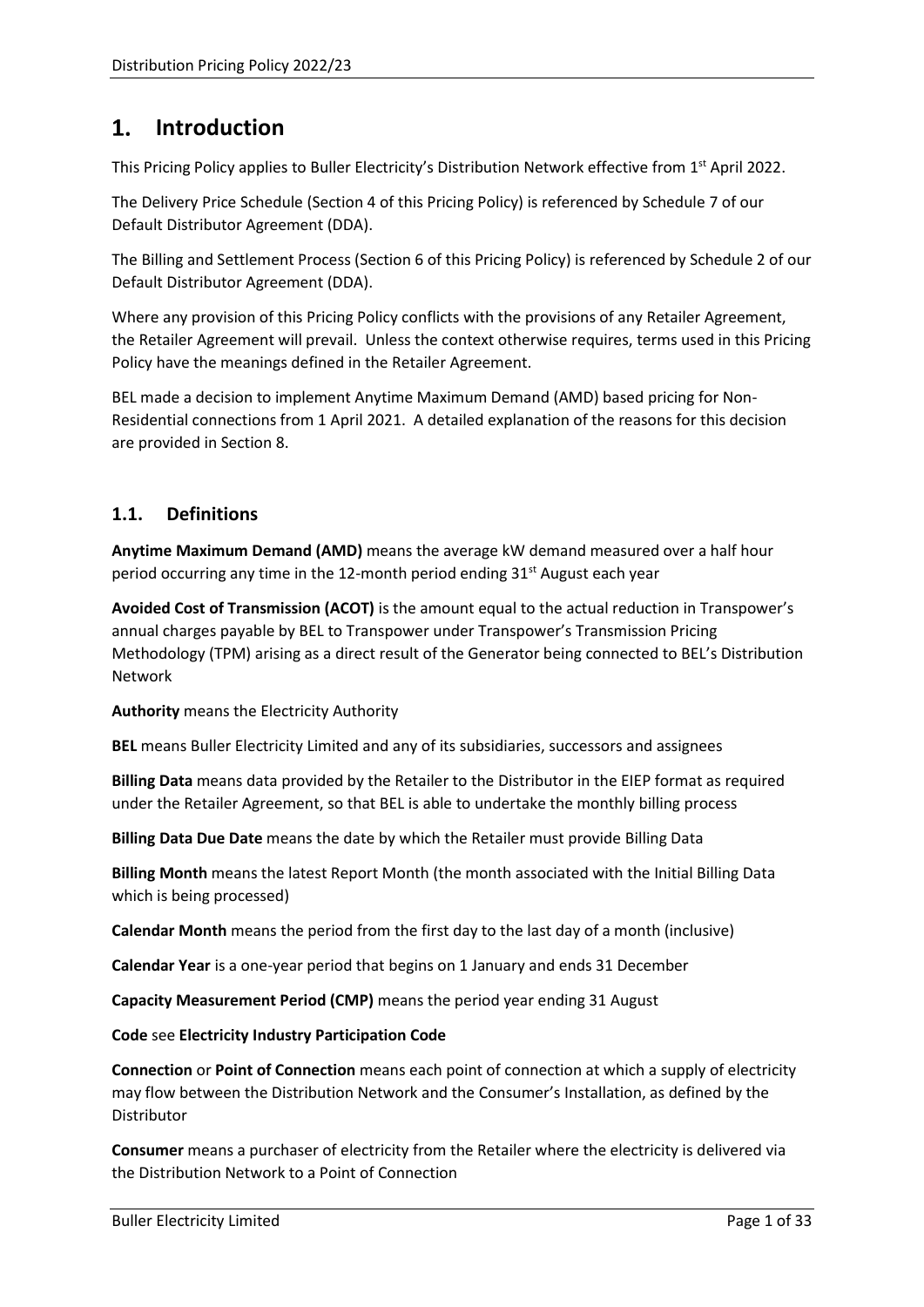**Current Month** means the month in which the charges to the Retailer are being invoiced

**Customer** means a direct customer or a Retailer (where the Retailer is the customer)

**Data Hub** means the Electricity Registry Data Hub which is used by Participants for the transfer of data files

**Delivery Charges** means the fixed and variable charges levied by the Distributor on Customers for the use of the Distribution Network, as described in this Pricing Policy

**Delivery Price Schedule** refers to Sectio[n 4](#page-15-0)

**Demand** means the rate of expending electrical energy expressed in kilowatts (kW) or kilovolt amperes (kVA)

**Distributed Generation** or **Embedded Generation** means electricity generation that is connected and distributed within the Network

**Distributed Generator** or **Embedded Generator** means an electricity generation plant producing Embedded Generation

**Distribution Network** or **Network** means the electricity network owned and operated by BEL

**Distributor** means Buller Electricity Limited, as the operator and owner of the Distribution Networks, and includes its subsidiaries, successors and assignees

**EIEP** means the regulated and non-regulated Electricity Information Exchange Protocols published by the Electricity Authority

**Electricity Industry Participation Code** or **Code** means the rules made by the Electricity Authority under Part 2 of the Electricity Industry Act 2010, as may be amended from time to time

Financial Year (FY) means the year ending 31<sup>st</sup> March

**GST** means Goods and Services Tax, as defined in the Goods and Services Tax Act 1985

#### **Half-Hour Metering (HHR)** see **Time-Of-Use Metering (TOU)**

**Installation Control Point (ICP)** means a Point of Connection on the Distributor's Network, which the Distributor nominates as the point at which a Retailer is deemed to supply electricity to a Consumer, and has the attributes set out in the Code

**kVA** means kilovolt-ampere

**kVAh** means kilovolt-ampere hour

**kVArh** means kilovolt-ampere reactive hour

**kW** means kilowatt

**kWh** means kilowatt hour

**Load Control Equipment** means any equipment (including meters, receivers, relays and ripple control receivers) designed to receive Load Management Service signals.

**Load Management Service** means providing a signal for the purpose of reducing or interrupting delivery of load to all or part of a Consumer's premises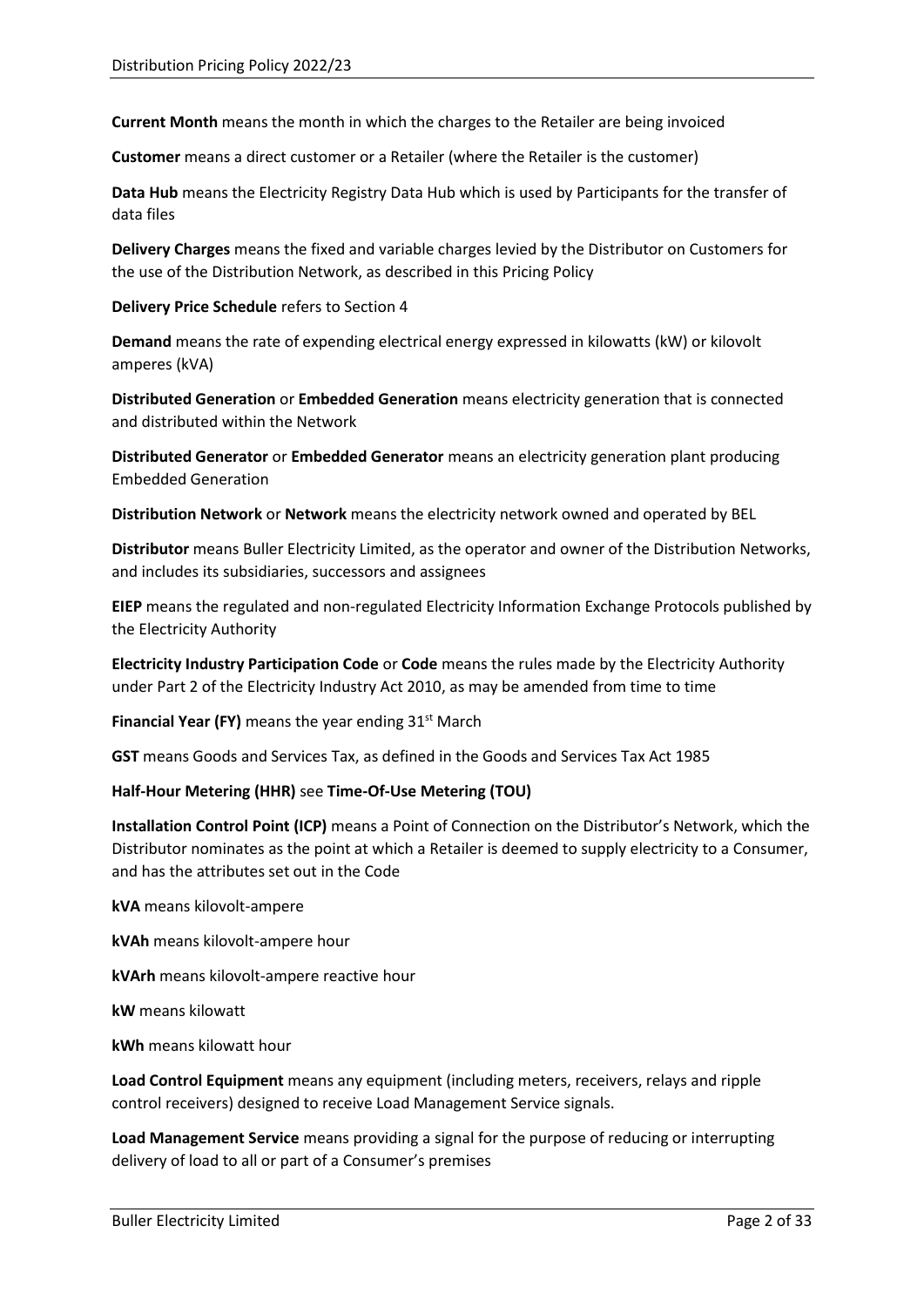**Low Voltage (LV)** means voltage of value up to 1,000 volts, generally 230 or 400 volts for supply to Consumer's

**Monthly Maximum Demand (MMD)** means the Anytime Maximum Demand (AMD) for each Calendar Month

**MVA** means megavolt-ampere

**Payment Month** means the month in which the Retailer must remit money in respect to the Current Month's charges. For electricity Retailers, the Payment Month is the same month as the Current Month

**Point of Connection** means the point at which electricity may flow between the Network and the Consumer's Installation and to which an Installation Control Point is allocated

**Price Category** means the relevant price category selected by the Distributor from this Pricing Schedule to define the Delivery Charges applicable to a particular ICP

**Pricing Policy** refers to this overall document which is referred to in Schedules 2 & 7 of the Default Distributor Agreement (DDA)

Pricing Year means the 12-month period between 1<sup>st</sup> April and 31<sup>st</sup> March

**Price Option** means a Price Category provides for Retailer choice amongst two or more options, subject to a particular configuration of metering and Load Control Equipment

**Processing Month** means the month in which the Distributor processes the relevant data files

**Reconciliation Manager (RM)** means the person appointed from time to time as the Reconciliation Manager pursuant to the Code or such other person from time to time to whom metering data in respect of electricity is to be sent pursuant to the Code

#### **Report Month** means the month the Billing Data relates to

**Retailer Agreement** means the Use of System Agreement, Conveyance and Use of System Agreement, Default Distributor Agreement or Agreement for Use of Networks and, to avoid doubt, includes any agreement in the form of the Authority's Model Use of System Agreement (MUoSA) or Default Distributor Agreement (DDA)

**Registry** means the Electricity Registry [\(http://www.electricityregistry.co.nz\)](http://www.electricityregistry.co.nz/)

**Residential Connection(s)** means a premise that:

- Is used or intended for occupation mainly as a place of residence (for example, not mainly as a business premises);
- Is the principal place of residence of the Consumer who contracts with the Retailer to purchase electricity for their use (this excludes holiday homes and other non-permanent places of residence);
- Is a domestic premises as defined by Section 5 of the Electricity Industry Act 2010;
- Is not a building ancillary to a person's principal place of residence (for example, a shed or garage) that is separately metered; and,
- Is not exempted from Low-Usage Price Option coverage under an exemption granted under the Electricity (Low-Fixed Charge Tariff Option for Domestic Consumer's) Regulations 2004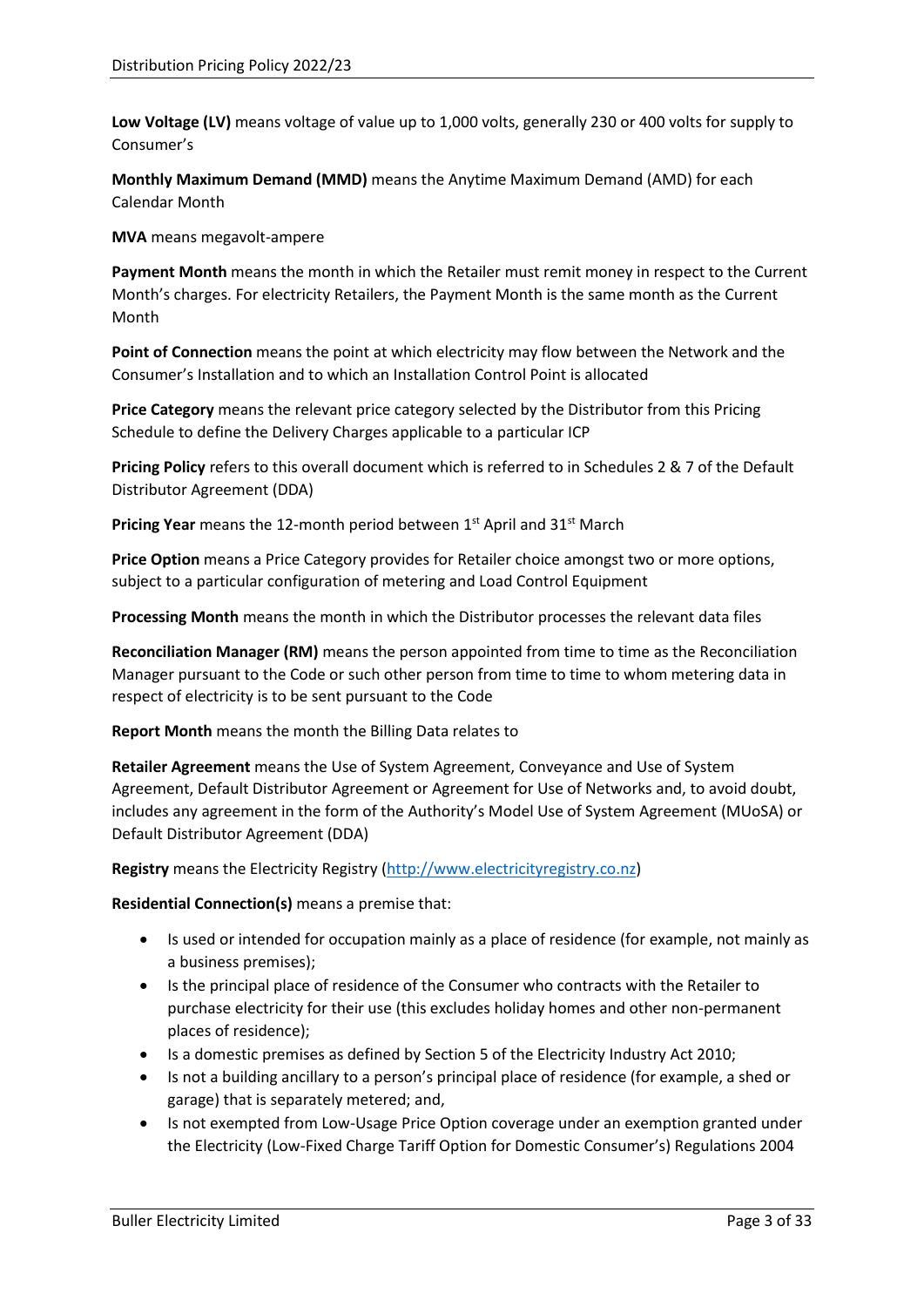**Retailer** means the supplier of electricity to Consumer's with installations connected to the Distribution Network

**Site** has the same meaning as Installation Control Point (ICP)

**Time-Of-Use Metering (TOU)** (also referred to as HHR metering) means metering that measures the electricity consumed for a particular period (usually half-hourly) and complies with Part 10 of the Code

**Trader** see Retailer

**TPM** Transpower's Transmission Pricing Methodology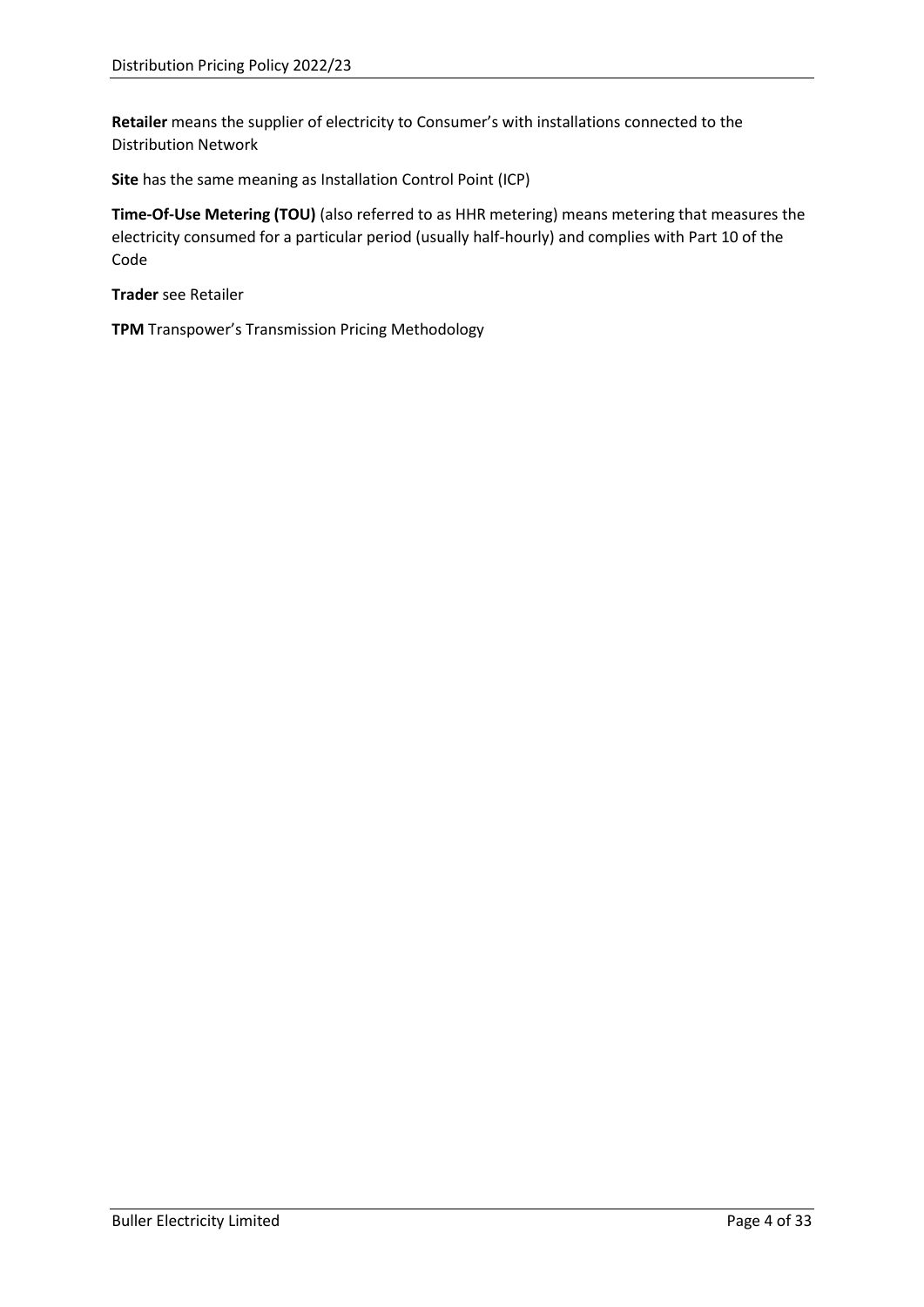#### <span id="page-8-0"></span> $2.$ **Implementation of AMD Based Pricing**

BEL made a decision to implement Anytime Maximum Demand (AMD) based pricing for Non-Residential connections from 1 April 2021. A detailed explanation of the reasons for this decision are provided in Sectio[n 8.](#page-31-0)

A key part of our implementation of AMD pricing is an annual AMD assessment process undertaken each year in September/October. This is the first step in our annual pricing setting process which leads onto Price Category and Chargeable Capacity assignment, price setting, pricing notifications to Retailers, Registry updates effective  $1<sup>st</sup>$  April, and billing from the start of the next Pricing Year. Relevant details of these steps and associated matters are explained in the following Sections.

# <span id="page-8-1"></span>**2.1. AMD Definition**

AMD is to be determined as the maximum of the average demand (in units of kW) over a half-hour period which is nominally an electricity market trading period. While AMD can be defined over a range of time periods – from instantaneous to the average over multiple half-hour trading periods – BEL has chosen the half-hour AMD as the most appropriate as it provides some time averaging, is reflective of the required capacity rating of the Consumer's supply and is readily available from halfhour data obtained from Smart Meters.

Where Smart Meter data is available this will be the preferred source of data for AMD assessment. As legacy metering remains in place for approx. 30% of the connections to our network, BEL has undertaken load monitoring using data loggers at approx. 50 high consumption Sites (>50MWh) in 2019 & 2020 to supplement the half-hour data derived AMD. For data logger AMD assessment, the half-hour periods may not necessarily be time synchronised to the electricity market trading periods.

# <span id="page-8-2"></span>**2.2. Capacity Measurement Period (CMP)**

The period over which the AMD is to be assessed is for the 12-month period ending  $31<sup>st</sup>$  August – referred to as the Capacity Measurement Period (CMP). Where a full 12-month half-hour or Monthly Maximum Demand (MMD) dataset is unavailable a partial dataset will be used.

For BEL load monitored Sites a CMP of 3-7 days has been deemed to be suitable given the resources available to undertake this work. BEL does not intend to reassess manually load monitored Sites in the future unless there is a specific reason for us to do so e.g. requested by the Retailer or Consumer, or suspected change in use at a Site.

## <span id="page-8-3"></span>**2.3. AMD Assessment Process**

For Sites where half-hour data is available from Smart Meters BEL intends to assess AMD on an annual basis for the year ending  $31<sup>st</sup>$  August until further notice. The AMD is used to assign the Price Category, and if a Fixed Capacity Charge (\$/kW/Day) applies, the Chargeable Capacity is set to the AMD from  $1<sup>st</sup>$  April of the following year. The Price Categories that BEL uses are detailed in Section [3.](#page-14-0)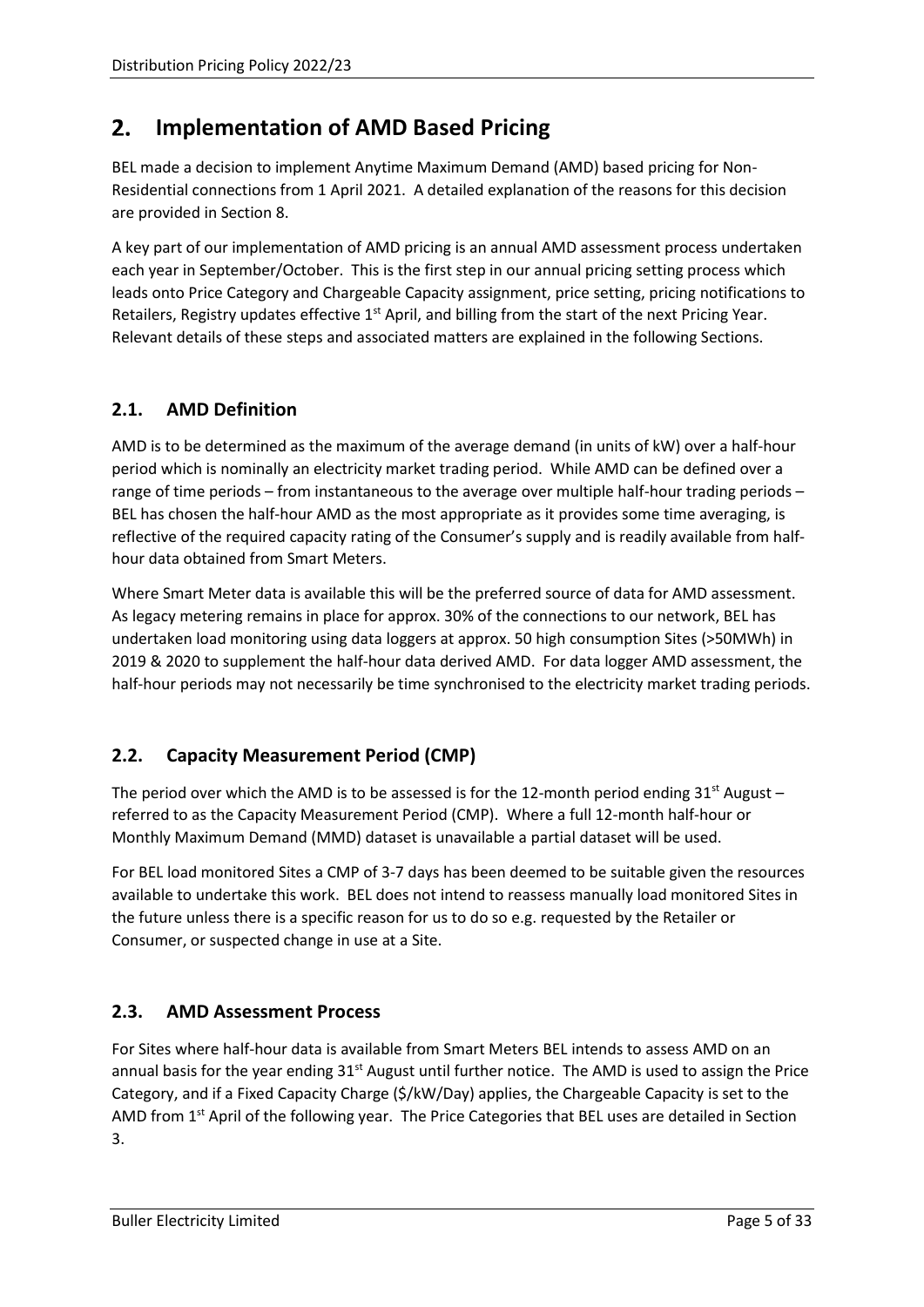If half-hour data is unavailable the AMD for the current CMP, the AMD for the previous CMP will be rolled over unless there is good reason to suggest that the AMD at the Site may have materially changed (e.g. significant change in energy consumption has occurred) and BEL load monitoring is deemed to be necessary. In the interests of ensuring that BEL has current data on which to assess AMD and that Consumer's are charged appropriately, we encourage Retailers to:

- Install Smart Meters at all Sites >50MWh consumption as a priority
- Install Smart Meters at all commercial Sites
- Provide half-hour data to BEL on an annual basis so that we are able to reassess Consumer's AMD

Power account holders can apply (via their Retailer, an agent or directly to BEL) to have their AMD reassessed at any time in situations where there has been a material change in electricity use at the Site. The application should be accompanied by an explanation as to how/why network use has changed, the circumstances surrounding the expected future electricity use at the Site, and supporting half-hour data from a Smart Meter if this is available.

BEL has limited resources to undertake load monitoring, but we shall use best endeavours to reassess AMD at non Smart Meter Sites where this is deemed necessary.BEL currently does not intend to charge Consumer's for up to one load monitoring reassessment in any 12-month period.

## <span id="page-9-0"></span>**2.4. Pragmatic Approach to Consumer Categorisation**

The implementation of an AMD based pricing required BEL to adopt a pragmatic approach to assigning Price Categories to Sites where an AMD measurement is not available. BEL has been able to establish the AMD for approx. 300 of the 600+ existing Non-Residential Sites using half-hour data, and this has been supplemented with additional BEL load monitoring at high consumption Sites. The vast majority of Sites for which BEL does not have an AMD measurement (from half-hour data or manual load monitoring) remain in the lowest demand/capacity Non-Residential Price Category (AMD < 15 kW).

Half-hour AMD data indicates that very few Sites with an AMD > 15kW have an annual consumption < 50 MWh. The exceptions to this are a small number of Sites with constant loads supplying water pumps and communications equipment. There are likely to be a significant number of Sites which are currently categorised as AMD < 15 kW as the AMD has not been measured, but the AMD is actually > 15 kW. These Sites will be migrated from G15 to G69 as half-hour AMD data becomes available.

## <span id="page-9-1"></span>**2.5. Setting of the Chargeable Capacity**

For Price Categories subject to a Fixed Capacity Charge the AMD will be used to set the Chargeable Capacity for the following Pricing Year. The Chargeable Capacity will be:

- Rounded to one decimal place
- Notified to Retailers along with the annual pricing information prior to the end of January each year – 40 business days' notice
- Populated on the Registry in the Chargeable Capacity field in the Pricing area of the Registry shortly after 1<sup>st</sup> April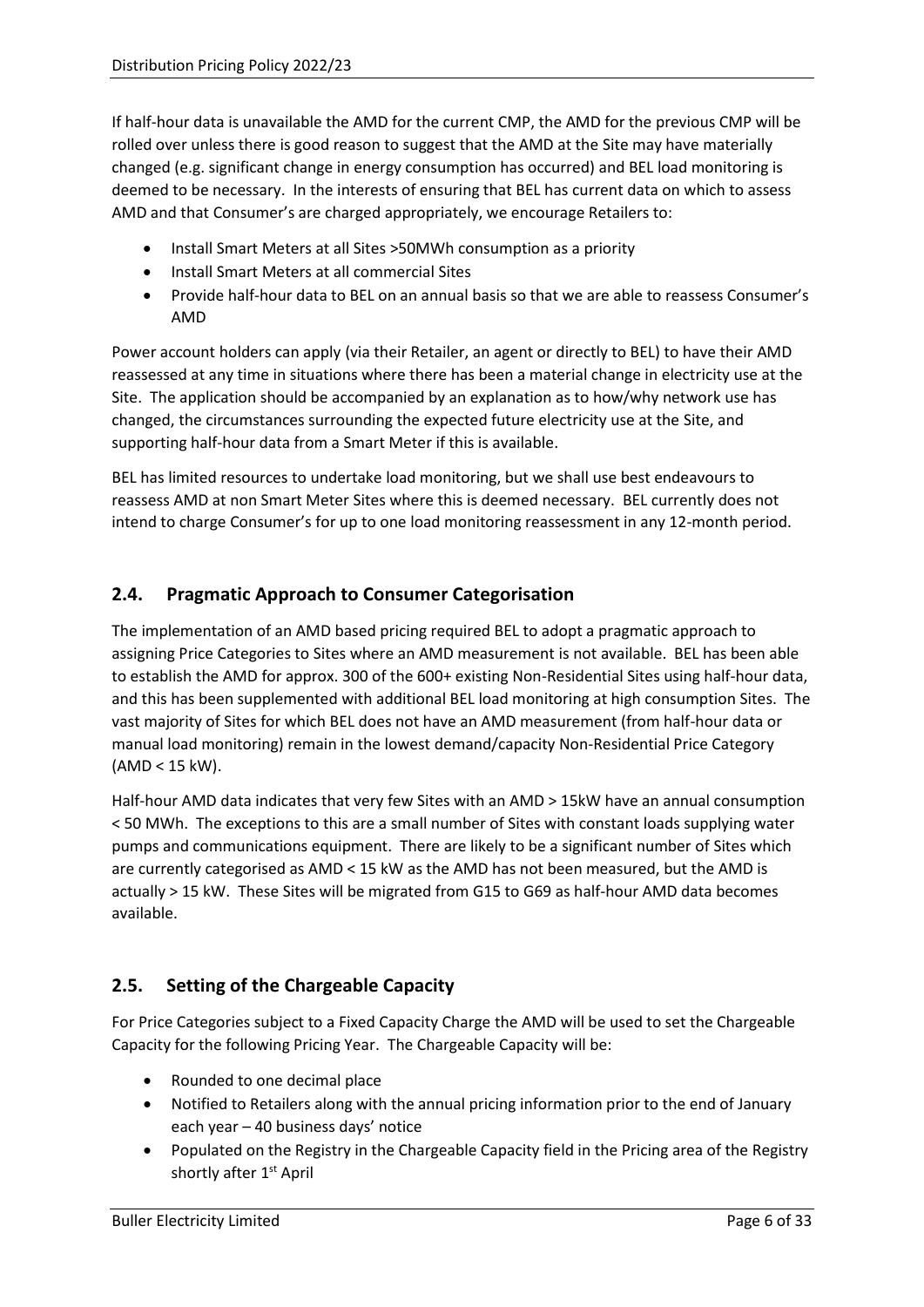Under normal circumstances Price Category & Chargeable Capacity changes resulting from the Annual AMD Assessment will only take affect from the start of the following Pricing Year. Given that there is a potential 7-month delay between the annual AMD assessment and associated updating of the pricing for a Site, in situations where the existing Chargeable Capacity assessment and most recent AMD assessment are materially different, BEL may decide at its discretion to bring forward a Price Category and/or Charge Capacity change.

Under normal circumstances BEL will not backdate pricing changes which involve a change in the Chargeable Capacity. Our preference is that Chargeable Capacity changes are effective at the start of the next Calendar Month to facilitate billing using the replacement methodology**.** In circumstances where there has been a material increase in the AMD due to an upgrade of supply capacity or otherwise, BEL reserves the right to reassess and update the Chargeable Capacity subject to a suitable notification period.

In situations where a Site will be eligible for a downgrade following a change of use at a Site, BEL requests that the Consumer and/or Retailer contact BEL in advance or as soon as possible following when the change occurs, so that the required pricing change can be put in place. All pricing upgrades and downgrades will be subject to future review to ensure that Consumer's change in network use is not temporary and BEL charging is appropriate.

# <span id="page-10-0"></span>**2.6. Chargeable Capacity for New Connections & Upgrades**

For new connections and upgrades that will be subject to Fixed Capacity Charges, as standard practice the Chargeable Capacity will initially be set at half of the connections requested Connection Capacity, or a more appropriate estimate as determined by BEL. As soon as actual measured AMD data becomes available the Chargeable Capacity used for billing will be updated.

## <span id="page-10-1"></span>**2.7. Transitional Pricing Arrangements**

As part of the pricing analysis work BEL undertook prior to the implementation of AMD based pricing for the 2021/22 financial year, it was found that a small number of Consumer's were being significantly undercharged and would experience significant change increases. In order to limit the charge increases experienced by Consumer's it was deemed appropriate to apply a 25% year-onyear cap by implementing the transitional pricing arrangements detailed in this Section.

All Consumer's subject to transitional pricing arrangements are subject to a Fixed Capacity Charge (\$/kW/Day). Transitional pricing is implemented by reducing the Chargeable Capacity from the actual AMD so that charge increases are capped at 25%, and BEL maintains a register of Sites which are subject to transitional pricing. Once a Consumer's connection on the transitional pricing register is no longer subject to charge capping, the connection will no longer be eligible for transitional pricing and will be removed from the register. Connections which experience material changes to AMD (increase or decrease) due to upgrades/downgrades or simply change of use will no longer be eligible for transitional pricing. It is expected that for the vast majority of Consumer's subject to charge capping transitional pricing arrangements will be completed within 3 years – ending prior or at the end of the 2023/24 financial year.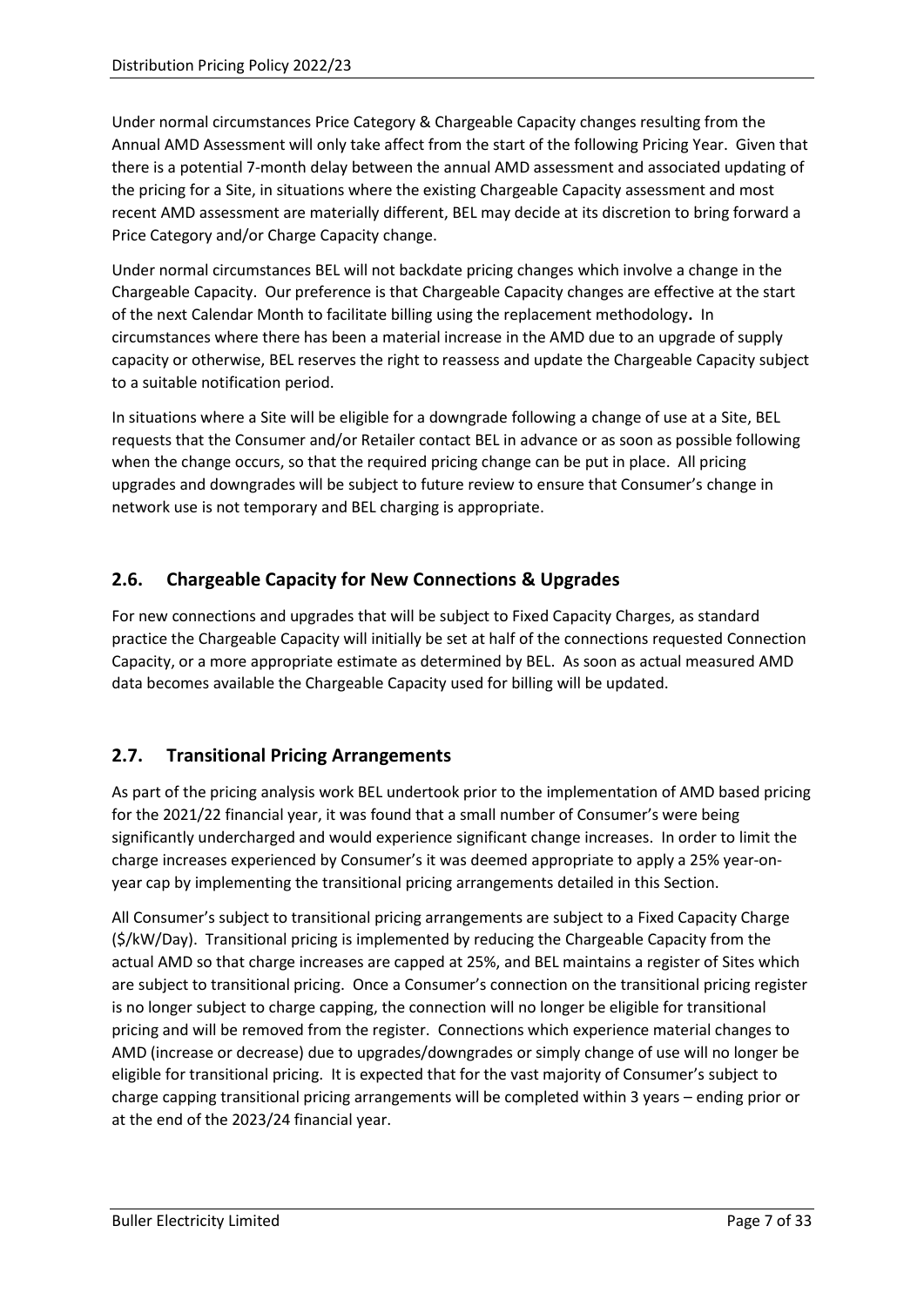Sites subject to transitional pricing arrangements will be indicated in the Pricing Area of the Registry using the 'Distributor Installation Details' field as identified by the red box in [Figure 1.](#page-11-1) This field will be populated with the actual Chargeable Capacity (kW) which would apply if the Site was not subject to transitional pricing. If the Site is not subject to transitional pricing arrangements, the 'Distributor Installation Details' field will be blank/null. BEL does not use the 'Distributor Installation Details' for any other purpose other than for indicating transitional pricing arrangements.

| Pricing                                 | Event history |   |
|-----------------------------------------|---------------|---|
| <b>Event Date</b>                       | 26/02/2018    |   |
| User Reference                          |               | ⋗ |
| Distributor Price Category Code         | LG1           |   |
| Distributor Loss Category Code          | BL1           |   |
| <b>Distributor Installation Details</b> |               |   |
| Chargeable Capacity                     | 0.00          |   |
| Reversal Indicator                      |               |   |

<span id="page-11-1"></span>**Figure 1 Distributor Installation Details – Pricing Area of the Registry**

#### <span id="page-11-0"></span>**2.8. Updating of Registry Pricing Data Effective 1st April**

The Pricing Area of the Registry [\(Figure 1](#page-11-1)**Error! Reference source not found.**) will be updated on or s hortly after 1<sup>st</sup> April each year with the information indicated i[n Table 1.](#page-11-2)

| #              | <b>Field Description</b>                          | <b>Details</b>                                                                                                                                                                                 |
|----------------|---------------------------------------------------|------------------------------------------------------------------------------------------------------------------------------------------------------------------------------------------------|
| 1              | <b>Effective Date</b>                             | $1/4/2022*$                                                                                                                                                                                    |
| 1              | <b>Distributor Price</b><br><b>Category Code</b>  | Price Category Code effective 1/4/2022*                                                                                                                                                        |
| $\overline{2}$ | <b>Distributor Loss</b><br><b>Category Code</b>   | Loss Category Code effective 1/4/2022*                                                                                                                                                         |
| 3              | <b>Distributor Installation</b><br><b>Details</b> | AMD (kW) if the ICP is subject to transitional pricing<br>arrangements (otherwise blank/null).<br>This would be the Chargeable Capacity if the ICP was not<br>subject to transitional pricing. |
| 4              | <b>Chargeable Capacity</b>                        | Chargeable Capacity (kW) for Sites subject to a Fixed Capacity<br>Charge (otherwise blank/null)                                                                                                |

<span id="page-11-2"></span>**Table 1 Electricity Registry Pricing Data**

**\*Effective Date for the start of the 2022/23 Pricing Year**

This information will be provided to Retailers in the form of a spreadsheet as part of BEL's Annual Pricing Notification made to Retailers.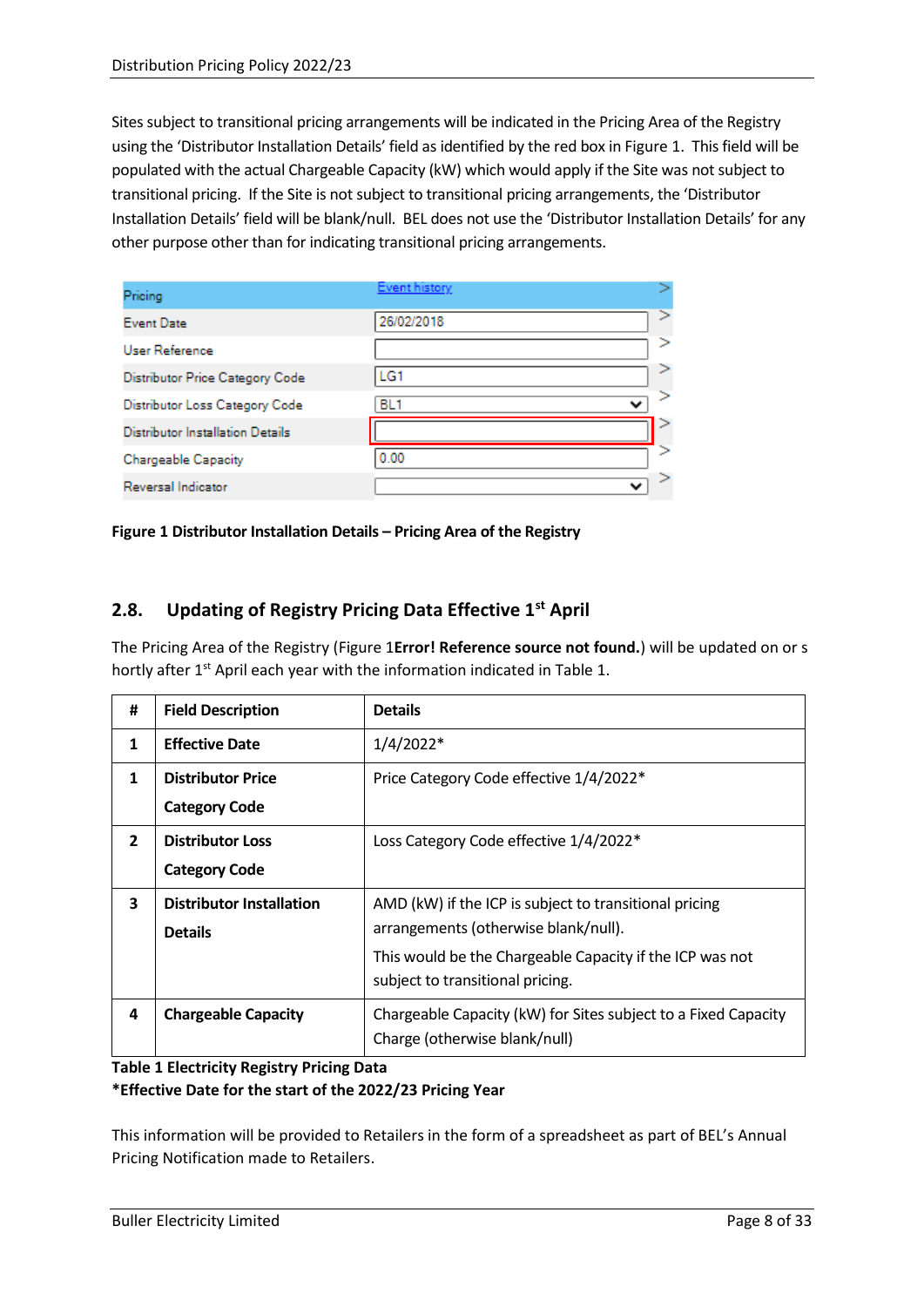#### <span id="page-12-0"></span>**2.9. Updating & Backdating of Registry Pricing Data**

To facilitate the billing of Fixed Capacity Charges BEL intends to make changes to the Chargeable Capacity on the Registry with an event date of the first day of the month. For Registry Price Category changes which do not involve a change in the Chargeable Capacity these can now be backdated by more than 3 business days following the recent change the Authority has made to the Code as part of the Code Review Programme 4 Decision<sup>1</sup>. In all cases BEL intends to act in a reasonable manner and to take into consideration all factors on a case-by-case basis when making Registry Pricing Attribute changes and their backdating.

For Non-Residential ICPs (all PCCs except for RSU & RLU), the vast majority of Registry Pricing Attribute changes will occur on 1<sup>st</sup> April each year following our annual AMD reassessment pricing notification to Retailers.

In a limited number of cases, it may be necessary to make a Registry Pricing Attribute change during a Pricing Year due to a change of use at a Site which necessitates a Capacity/Pricing downgrade/upgrade. Such a change could be either initiated by a Retailer/Customer request or alternatively at the discretion of BEL where there has been a material change of use at a Site.

In terms of the BEL business process and timing of the Registry Pricing Attribute changes, two specific cases have been identified, as explained below:

**Case 1:** In the situation where a Registry Pricing Attribute change is required during the Pricing Year these changes can be made on any day of the month in the following situations:

- A Registry Chargeable Capacity change is **not** required
- Or a Fixed Capacity Charge is currently **not** being applied the change cannot be backdated by more than 3 business days
- Or a Fixed Capacity Charge will **no** longer be applied

**Case 2:** In all other situations:

- A Registry Chargeable Capacity change is required
- And a Fixed Capacity Charge is currently being applied and will continue to be applied
- Registry Pricing Attributes changes will only be made effective on the  $1<sup>st</sup>$  of day of the month (but not back dated by more than 3 business days as currently required by the Code)

The primary reasons for making the **Case 1** & **Case 2** distinction is so that:

- No confusion exists as to the correct Chargeable Capacity value which is to be applied in any month – the same Chargeable Capacity value will apply for the entire month
- To facilitate billing using the replacement data methodology

Note that:

• So long as BEL is unable to back date Registry Chargeable Capacity changes by more than 3 business days, the vast majority of **Case 2** changes will need to be delayed until the first day of the following month

<sup>1</sup> [https://www.ea.govt.nz/development/work-programme/operational-efficiencies/code-review](https://www.ea.govt.nz/development/work-programme/operational-efficiencies/code-review-programme/development/code-review-programme-2019/)[programme/development/code-review-programme-2019/](https://www.ea.govt.nz/development/work-programme/operational-efficiencies/code-review-programme/development/code-review-programme-2019/)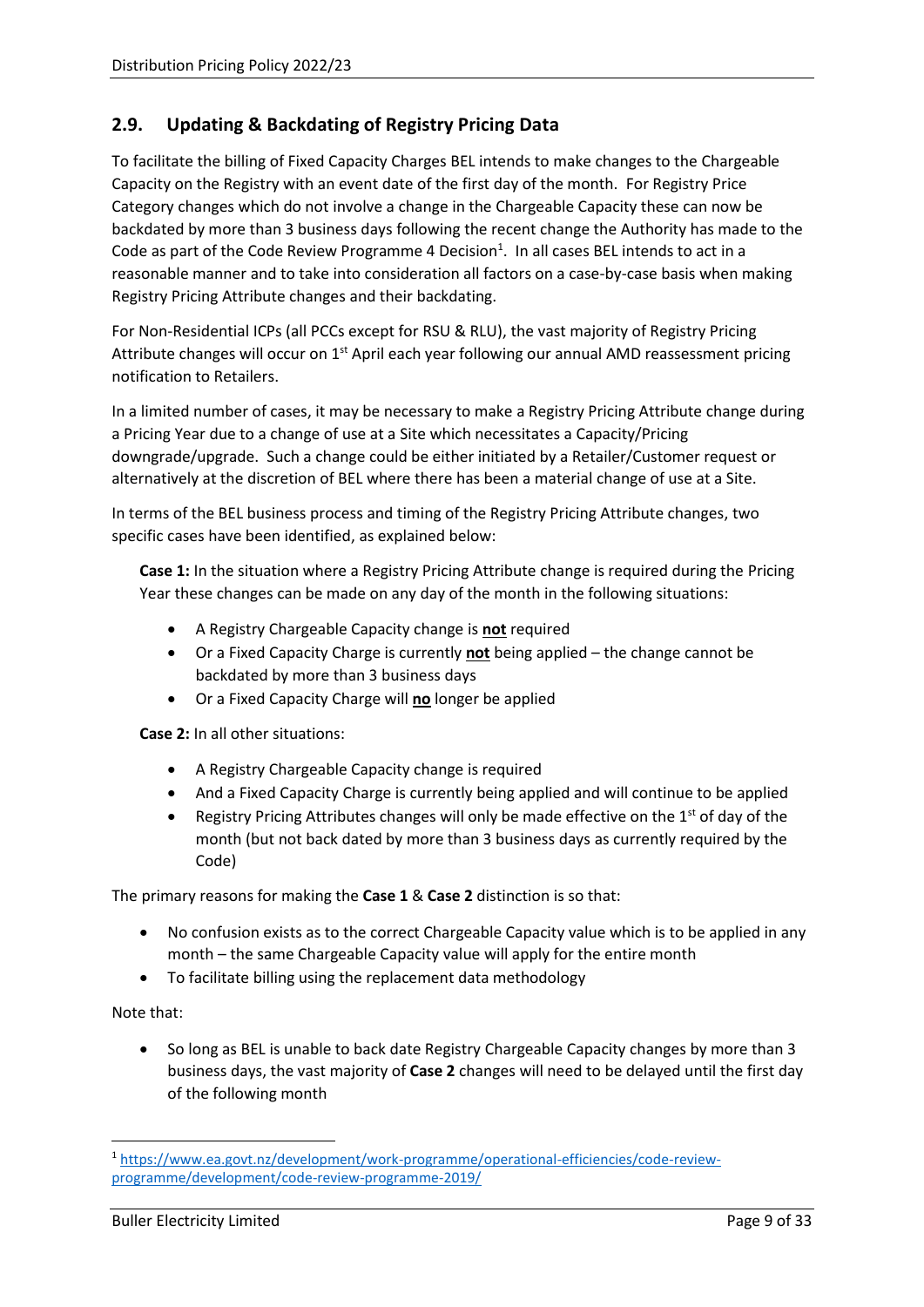- For the avoidance of doubt BEL makes that clarification that a PCC and associated Chargeable Capacity change can be made on any day of the month if this change marks the beginning or ending of a Fixed Capacity Charge e.g. this is a **Case 1** situation
- If a Registry Pricing Attribute change involves a PCC change the Loss Code will also be changed on the same date as the PCC change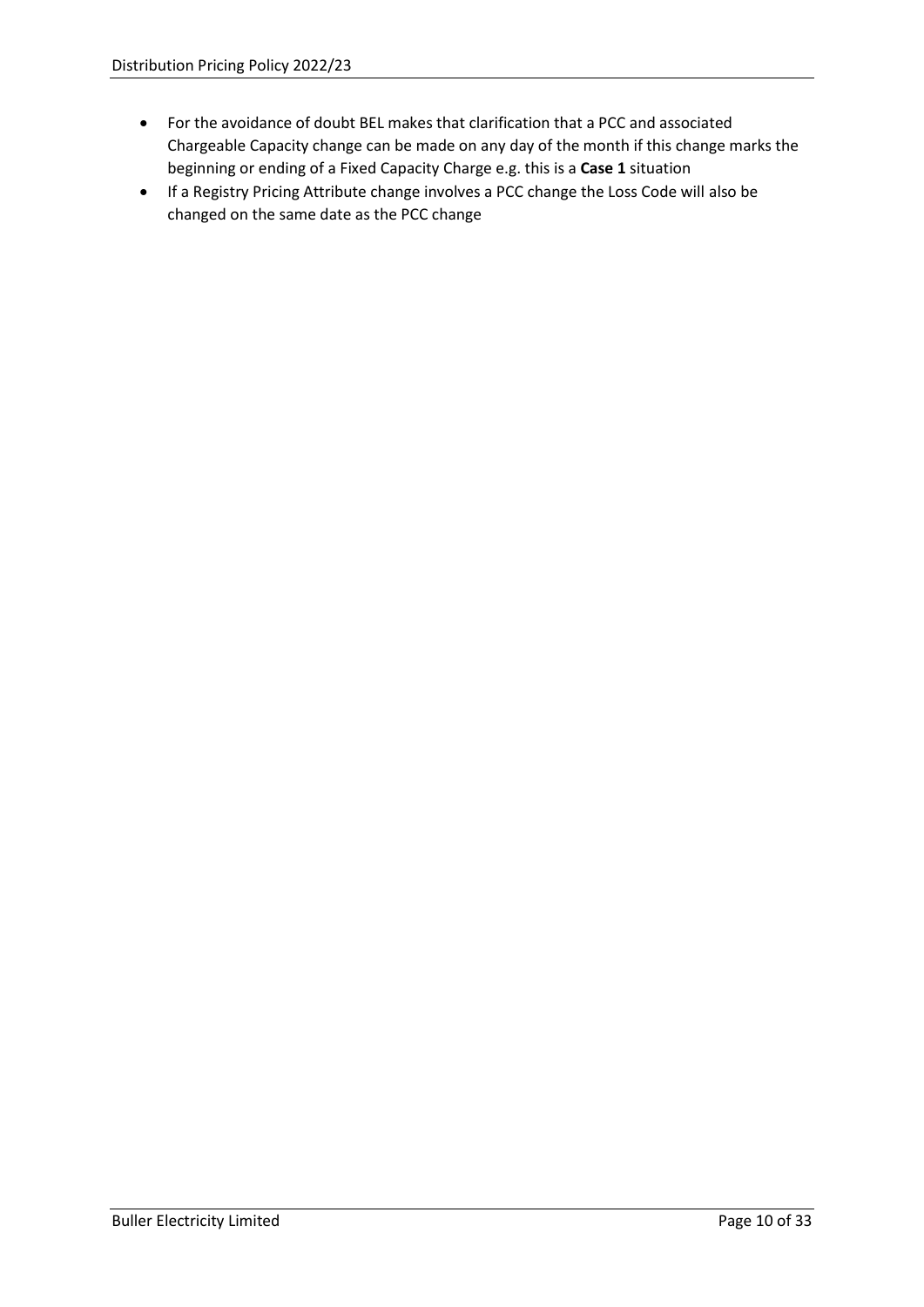#### <span id="page-14-0"></span> $3.$ **Price Categories**

In determining which Price Category should apply to an ICP, the Distributor will have regard to the Consumer's Connection, the information provided by the Consumer or their representative with respect to the expected load, the Consumer's demand profile and Capacity requirements and any other relevant factors. The process for the Price Category of an ICP to be changed by the Distributor or at the request of the Retailer, Consumer or the Consumer's agent is described in the relevant Retailer Agreement (including the required notification and response periods).

## <span id="page-14-1"></span>**3.1. Residential Price Categories**

Residential Price Category Codes for the 2022/23 Pricing Year are detailed in [Table 2.](#page-14-3)

| <b>Price</b><br>Category<br>2022/23 | <b>Price Category / Connection</b><br><b>Description</b> | <b>Anytime Maximum</b><br><b>Demand (AMD)</b> | No. of<br><b>Connections</b> | <b>Fixed</b><br>Charge<br><b>Type</b> |
|-------------------------------------|----------------------------------------------------------|-----------------------------------------------|------------------------------|---------------------------------------|
| <b>RSU</b>                          | <b>Residential Standard User</b>                         | $AMD \leq 15kW$                               | 1.484                        | \$/Con/Day                            |
| <b>RLU</b>                          | <b>Residential Low-User</b>                              | $AMD \leq 15kW$                               | 2,659                        | \$/Con/Day                            |

<span id="page-14-3"></span>**Table 2 Residential Price Category Codes & Renaming**

## <span id="page-14-2"></span>**3.2. Non-Residential Price Categories**

Non-Residential Price Category Codes for the 2022/23 Pricing Year are detailed in [Table 3.](#page-14-4) With the exception of the Price Categories G15 & STL the AMD is also to be used as the Chargeable Capacity which determines the Fixed Charge – applied as a Fixed Capacity Charge (\$/kW/Day). For Price Categories G15 & STL the Fixed Charge continues to be applied as a Fixed Daily Charge (\$/Con/Day).

| <b>Price</b><br>Category<br>2022/23 | <b>Price Category / Connection</b><br><b>Description</b> | <b>Anytime Maximum</b><br>Demand (AMD) | No. of<br><b>Connections</b> | <b>Fixed</b><br>Charge<br><b>Type</b> |
|-------------------------------------|----------------------------------------------------------|----------------------------------------|------------------------------|---------------------------------------|
| G15                                 | General Connection - Small                               | AMD $\leq 15$ kW                       | 408                          | \$/Con/Day                            |
| <b>STL</b>                          | <b>Streetlight Connection</b>                            | $AMD \leq 15kW$                        | 46                           | \$/Con/Day                            |
| G69                                 | <b>General Connection - Medium</b>                       | $69kW \geq AMD > 15kW$                 | 86                           | \$/kW/Day                             |
| <b>DFM</b>                          | Dairy Farm Connection                                    |                                        | 67                           | \$/kW/Day                             |
| <b>GHH</b>                          | General Connection - Large                               | $1,000$ kW $\geq$ AMD $>$ 69kW         | 6                            | \$/kW/Day                             |
| <b>STK</b>                          | Large Industrial Connection                              | AMD > 1,000kW                          | 1                            | \$/kW/Day                             |

<span id="page-14-4"></span>**Table 3 Non-Residential Price Categories**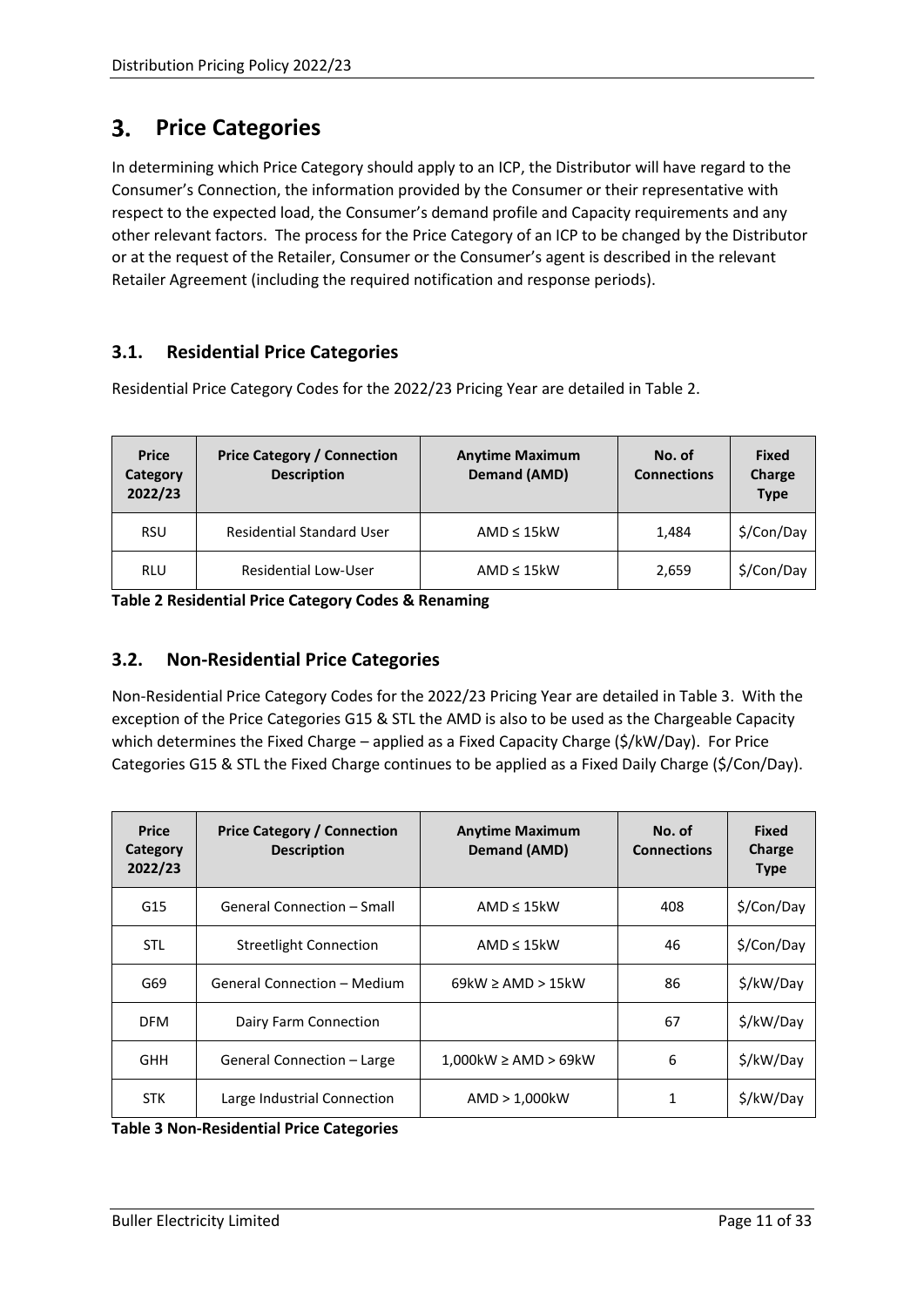#### <span id="page-15-0"></span>**Price Schedule & Application**  4.

This Section provides a wide range of information including the Delivery Price Schedule and associated information which describes how our pricing should be applied by Retailers. This includes the appropriate Meter Register Content Codes, description of Pricing Options where these exist, and Billing Data requirements.

## <span id="page-15-1"></span>**4.1. Price Types & Price Component Codes**

BEL's convention for the naming of Price Component Codes (Price Codes) is as follows:

*Price Component Code = "Price Category Code" & "\_" & "Price Type"*

where the Price Types are given i[n Table 4.](#page-15-2)

| <b>Price</b><br><b>Type</b> | <b>Charge Type</b> | <b>Units</b><br><b>EIEP</b><br><b>Description</b><br><b>Direction</b> |   | <b>Standard Meter</b><br><b>Register Content</b><br>Codes |           |
|-----------------------------|--------------------|-----------------------------------------------------------------------|---|-----------------------------------------------------------|-----------|
| <b>FD</b>                   | Fixed              | Daily Charge                                                          |   | \$/Con/Day                                                |           |
| <b>FC</b>                   | Fixed              | Capacity Charge                                                       |   | \$/kW/Day                                                 |           |
| <b>UN</b>                   | Variable           | Uncontrolled Volume                                                   | X | \$/kWh                                                    | <b>UN</b> |
| <b>CN</b>                   | Variable           | <b>Controlled Volume</b>                                              | X | \$/kWh                                                    | <b>CN</b> |
| IN                          | Variable           | All Inclusive Volume                                                  | X | \$/kWh                                                    | IN        |
| D                           | Variable           | Day Volume                                                            | X | \$/kWh                                                    | D         |
| N                           | Variable           | Night Volume                                                          | X | \$/kWh                                                    | N, NO     |
| <b>SL</b>                   | Variable           | Streetlight Volume                                                    | X | \$/kWh                                                    | <b>SL</b> |
| EG                          | Variable           | Distributed Generation Volume                                         |   | \$/kWh                                                    | EG        |

<span id="page-15-2"></span>**Table 4 Price Types 2022/23**

An example of the Price Codes for Price Category RSU using this standard format is given in [Table 5.](#page-15-3)

| <b>Price Category</b> | <b>Price Type</b> | <b>Price Code</b> |
|-----------------------|-------------------|-------------------|
| <b>RSU</b>            | <b>FD</b>         | RSU_FD            |
| <b>RSU</b>            | <b>UN</b>         | RSU_UN            |
| <b>RSU</b>            | <b>CN</b>         | RSU_CN            |
| <b>RSU</b>            | IN                | RSU_IN            |
| <b>RSU</b>            | D                 | RSU_D             |
| <b>RSU</b>            | N                 | RSU_N             |
| <b>RSU</b>            | EG                | RSU_EG            |

<span id="page-15-3"></span>**Table 5 Price Category RSU Price Component Codes 2022/23**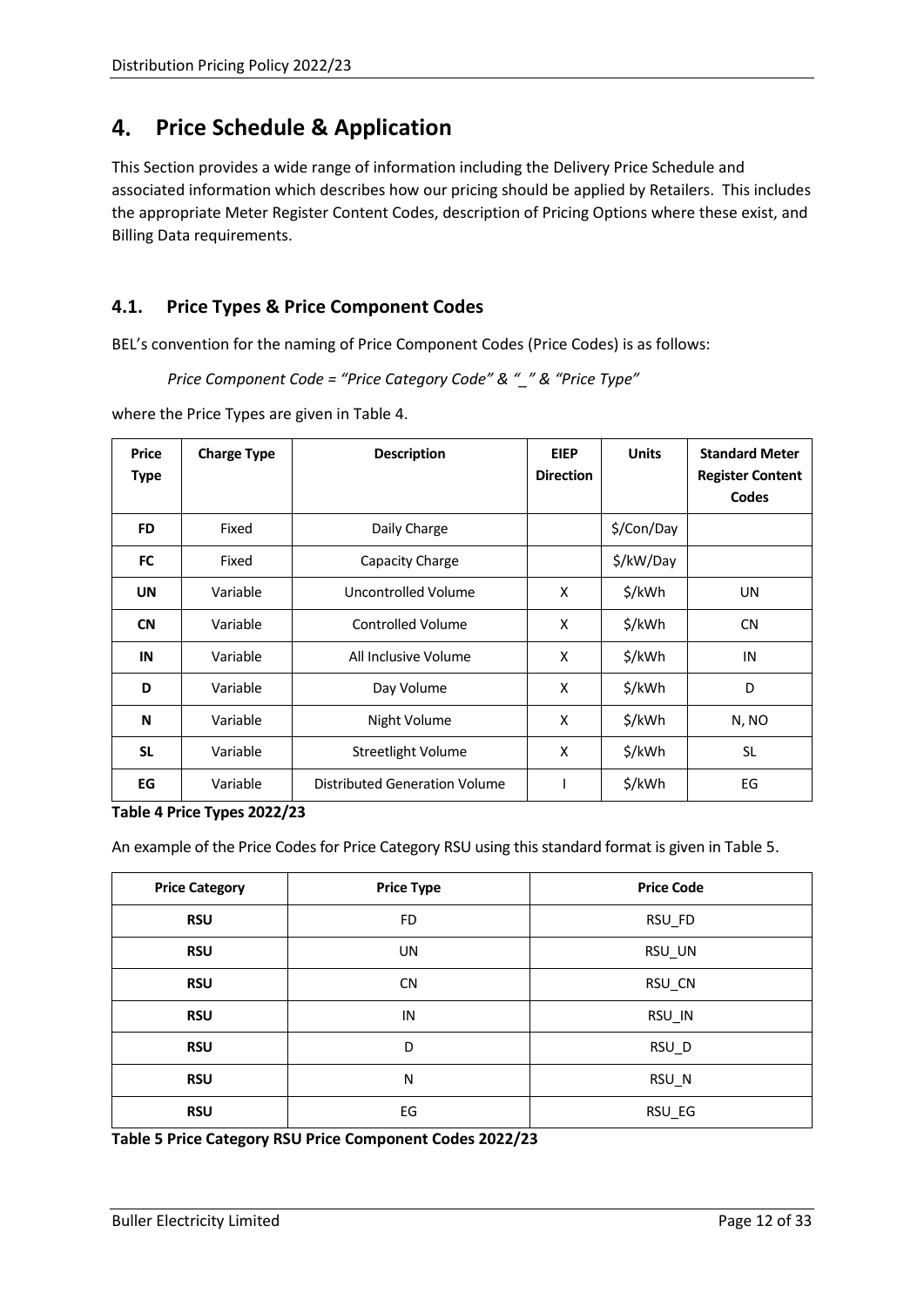#### <span id="page-16-0"></span>**4.2. Delivery Price Schedule 2022/23 – Residential**

All charges are exclusive of GST.

| <b>Price</b><br>Code<br>2022/23 | Fixed /<br>Variable | <b>Price Code</b><br><b>Description</b> | <b>Explanation / Details</b>                                                                          | 2022/23<br>Price (\$) | Unit of<br><b>Measure</b> |
|---------------------------------|---------------------|-----------------------------------------|-------------------------------------------------------------------------------------------------------|-----------------------|---------------------------|
|                                 |                     |                                         | <b>Residential Standard User Connections</b>                                                          |                       |                           |
| RSU_FD                          | F                   | Daily Charge                            |                                                                                                       | 1.4700                | \$/Con/Day                |
| RSU_UN                          | V                   | Uncontrolled                            | Available 24 hours a day                                                                              | 0.0918                | \$/kWh                    |
| RSU_CN                          | V                   | Controlled                              | For use with the Uncontrolled<br>consumption category for control of<br>hot water and storage heaters | 0.0574                | \$/kWh                    |
| RSU_IN                          | ν                   | All Inclusive                           | Storage water heating must be subject<br>to control                                                   | 0.0849                | \$/kWh                    |
| RSU_D                           | V                   | Day                                     | Day Rate for Day/Night rate 0700-<br>2300 (16 hours)                                                  | 0.1056                | \$/kWh                    |
| RSU_N                           | ٧                   | Night                                   | Night Rate for Day/Night rate 2300-<br>0700 (8 hours)                                                 | 0.0422                | \$/kWh                    |
| RSU_EG                          | V                   | Generation                              | Distributed/Embedded Generation                                                                       | 0.0000                | \$/kWh                    |
|                                 |                     |                                         | <b>Residential Low User Connections</b>                                                               |                       |                           |
| RLU_FD                          | F                   | Daily Charge                            |                                                                                                       | 0.3000                | \$/Con/Day                |
| RLU_UN                          | V                   | Uncontrolled                            | Available 24 hours a day                                                                              | 0.1432                | \$/kWh                    |
| <b>RLU_CN</b>                   | V                   | Controlled                              | For use with the Uncontrolled<br>consumption category for control of<br>hot water and storage heaters | 0.1074                | \$/kWh                    |
| RLU_IN                          | ν                   | All Inclusive                           | Storage water heating must be subject<br>to control                                                   | 0.1360                | \$/kWh                    |
| RLU_D                           | V                   | Day                                     | Day Rate for Day/Night rate 0700-<br>2300 (16 hours)                                                  | 0.1718                | \$/kWh                    |
| RLU_N                           | ٧                   | Night                                   | Night Rate for Day/Night rate 2300-<br>0700 (8 hours)                                                 | 0.0501                | \$/kWh                    |
| RLU_EG                          | V                   | Generation                              | Distributed/Embedded Generation                                                                       | 0.0000                | \$/kWh                    |

**Table 6 Residential Price Category Price Components 2022/23**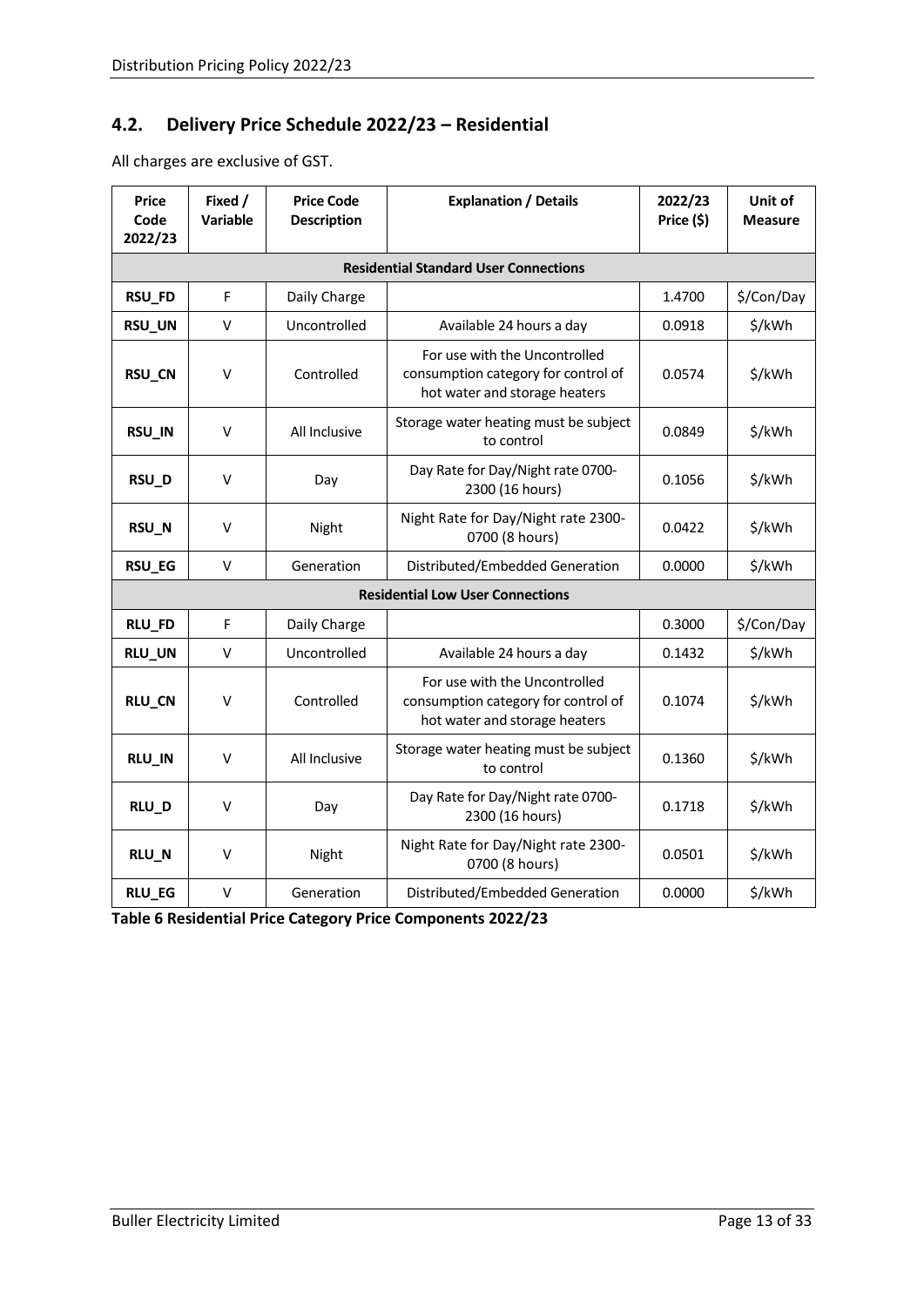# <span id="page-17-0"></span>**4.3. Delivery Price Schedule 2022/23 – Non-Residential**

All charges are exclusive of GST.

| <b>Price</b><br>Code<br>2022/23 | Fixed /<br><b>Variable</b> | <b>Price Code</b><br><b>Description</b> | <b>Explanation / Details</b>                                                                          | 2022/23<br>Price (\$) | Unit of<br><b>Measure</b> |
|---------------------------------|----------------------------|-----------------------------------------|-------------------------------------------------------------------------------------------------------|-----------------------|---------------------------|
|                                 |                            |                                         | <b>General Connections - Small</b>                                                                    |                       |                           |
| G15_FD                          | F                          | Daily Charge                            |                                                                                                       | 2.3100                | \$/Con/Day                |
| <b>G15_UN</b>                   | V                          | Uncontrolled                            | Available 24 hours a day                                                                              | 0.1078                | \$/kWh                    |
| G15_CN                          | V                          | Controlled                              | For use with the Uncontrolled<br>consumption category for control of<br>hot water and storage heaters | 0.0674                | \$/kWh                    |
| G15_D                           | V                          | Day                                     | Day Rate for Day/Night rate 0700-<br>2300 (16 hours)                                                  | 0.1240                | \$/kWh                    |
| G15_N                           | $\vee$                     | Night                                   | Night Rate for Day/Night rate 2300-<br>0700 (8 hours)                                                 | 0.0496                | \$/kWh                    |
| G15_EG                          | V                          | Generation                              | Distributed/Embedded Generation                                                                       | 0.0000                | \$/kWh                    |
|                                 |                            |                                         | <b>Streetlight Connections</b>                                                                        |                       |                           |
| STL_FD                          | F                          | Daily Charge                            |                                                                                                       | 2.2500                | \$/Con/Day                |
| STL_SL                          | V                          | Streetlight                             | Lighting                                                                                              | 0.1055                | \$/kWh                    |
|                                 |                            |                                         | <b>General Connections - Medium</b>                                                                   |                       |                           |
| G69_FC                          | F                          | Capacity Charge                         |                                                                                                       | 0.5089                | \$/kW/Day                 |
| G69_UN                          | $\vee$                     | Uncontrolled                            | Available 24 hours a day                                                                              | 0.0873                | \$/kWh                    |
| G69_CN                          | V                          | Controlled                              | For use with the Uncontrolled<br>consumption category for control of<br>hot water and storage heaters | 0.0546                | \$/kWh                    |
| G69_D                           | $\vee$                     | Day                                     | Day Rate for Day/Night rate 0700-<br>2300 (16 hours)                                                  | 0.1004                | \$/kWh                    |
| G69_N                           | $\vee$                     | Night                                   | Night Rate for Day/Night rate 2300-<br>0700 (8 hours)                                                 | 0.0402                | \$/kWh                    |
| G69_EG                          | V                          | Generation                              | Distributed/Embedded Generation                                                                       | 0.0000                | \$/kWh                    |
|                                 |                            |                                         | <b>Dairy Farm Connections</b>                                                                         |                       |                           |
| <b>DFM FC</b>                   | F                          | Capacity Charge                         |                                                                                                       | 0.3950                | \$/kW/Day                 |
| DFM_UN                          | V                          | Uncontrolled                            | Available 24 hours a day                                                                              | 0.0832                | \$/kWh                    |
| DFM_CN                          | V                          | Controlled                              | For use with the Uncontrolled<br>consumption category for control of<br>hot water and storage heaters | 0.0520                | \$/kWh                    |
| DFM_D                           | $\vee$                     | Day                                     | Day Rate for Day/Night rate 0700-<br>2300 (16 hours)                                                  | 0.0957                | \$/kWh                    |
| DFM_N                           | $\vee$                     | Night                                   | Night Rate for Day/Night rate 2300-<br>0700 (8 hours)                                                 | 0.0383                | \$/kWh                    |
| DFM_EG                          | V                          | Generation                              | Distributed/Embedded Generation                                                                       | 0.0000                | \$/kWh                    |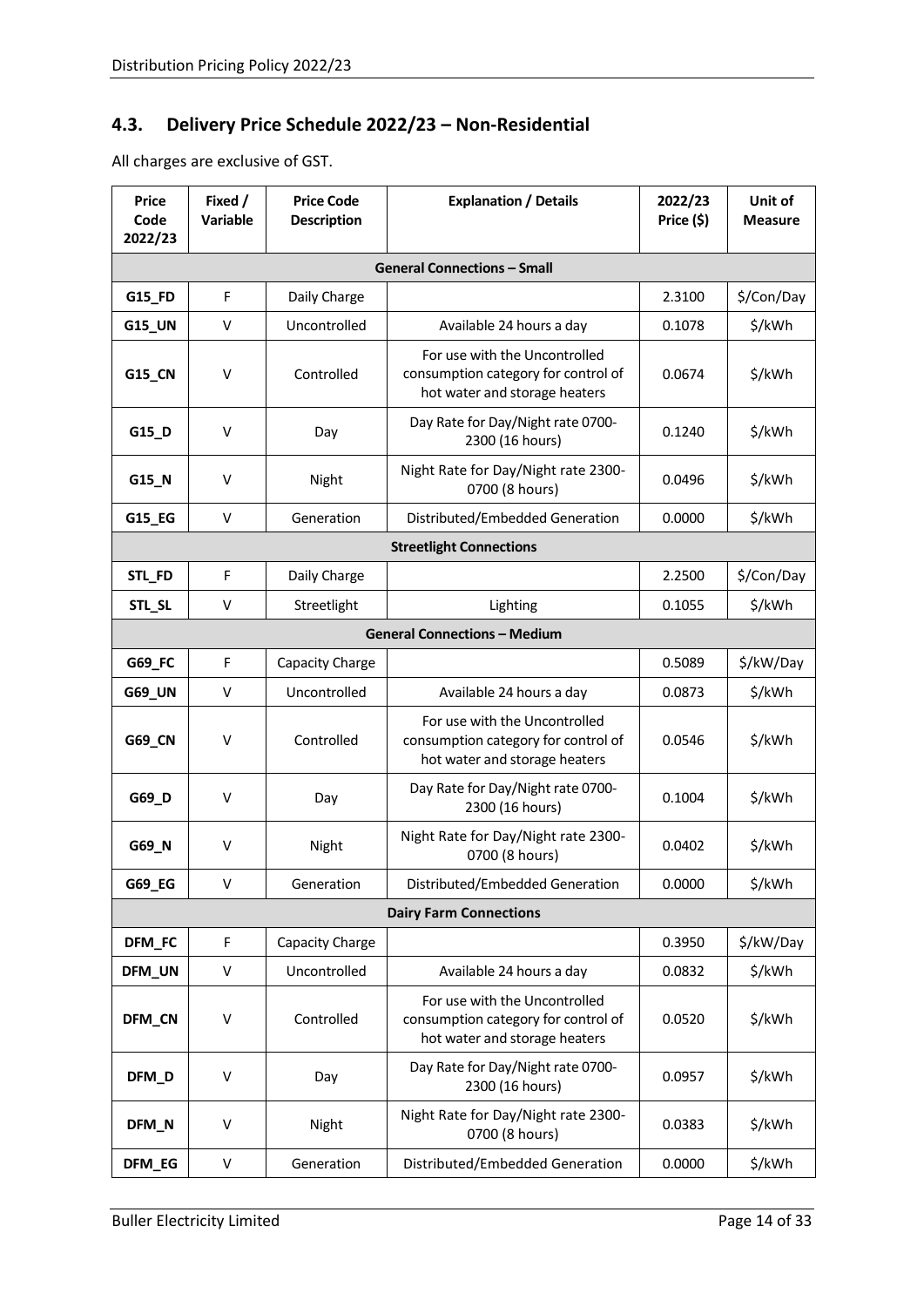| <b>Price</b><br>Code<br>2021/22 | Fixed /<br><b>Variable</b> | <b>Price Code</b><br><b>Description</b> | <b>Explanation / Details</b>                          | 2021/22<br>Price (\$) | Units of<br><b>Measure</b> |
|---------------------------------|----------------------------|-----------------------------------------|-------------------------------------------------------|-----------------------|----------------------------|
|                                 |                            |                                         | <b>General Connections Large</b>                      |                       |                            |
| GHH_FC                          | F                          | Capacity Charge                         |                                                       | 0.7375                | \$/kW/Day                  |
| GHH_UN                          | v                          | Uncontrolled                            | Available 24 hours a day                              | 0.0725                | \$/kWh                     |
| GHH_D                           | V                          | Day                                     | Day Rate for Day/Night rate 0700-<br>2300 (16 hours)  | 0.0834                | \$/kWh                     |
| GHH_N                           | v                          | Night                                   | Night Rate for Day/Night rate 2300-<br>0700 (8 hours) | 0.0334                | \$/kWh                     |
| GHH_EG                          | v                          | Generation                              | Distributed/Embedded Generation                       | 0.0000                | \$/kWh                     |
|                                 |                            |                                         | <b>Large Industrial Connection</b>                    |                       |                            |
| STK_FC                          | F                          | Capacity Charge                         |                                                       | 0.7129                | \$/kW/Day                  |
| STK_D                           | v                          | Day                                     | Day Rate for Day/Night rate 0700-<br>2300 (16 hours)  | 0.0799                | \$/kWh                     |
| STK_N                           | V                          | Night                                   | Night Rate for Day/Night rate 2300-<br>0700 (8 hours) | 0.0320                | \$/kWh                     |

## <span id="page-18-0"></span>**4.4. Network Time Definitions**

All times stated in this Pricing Schedule are in New Zealand Daylight Saving Time.

| <b>Description</b> | <b>Time of Day</b> |
|--------------------|--------------------|
| Day Period         | $07:00 - 23:00$    |
| Night Period       | $23:00 - 07:00$    |

**Table 8 Network Day/Night Period Definitions**

#### <span id="page-18-1"></span>**4.5. Meter Configurations**

Given the presence of legacy Register Content Codes, BEL explicitly defines the price assignment to Meter Register Content Codes i[n Table 9.](#page-19-0) Where controlled load has an 8-hour period of availability, it is assigned against the night price. The scheduling of this load is in alignment with the Day/Night ripple control schedule. All other controlled load registers (with more than a minimum 8 hours of availability) are assigned against the controlled price. All Residential Inclusive meter registers are assigned to the All-Inclusive price, whilst commercial inclusive meter registers are assigned to the Uncontrolled price as an inclusive commercial price is not available.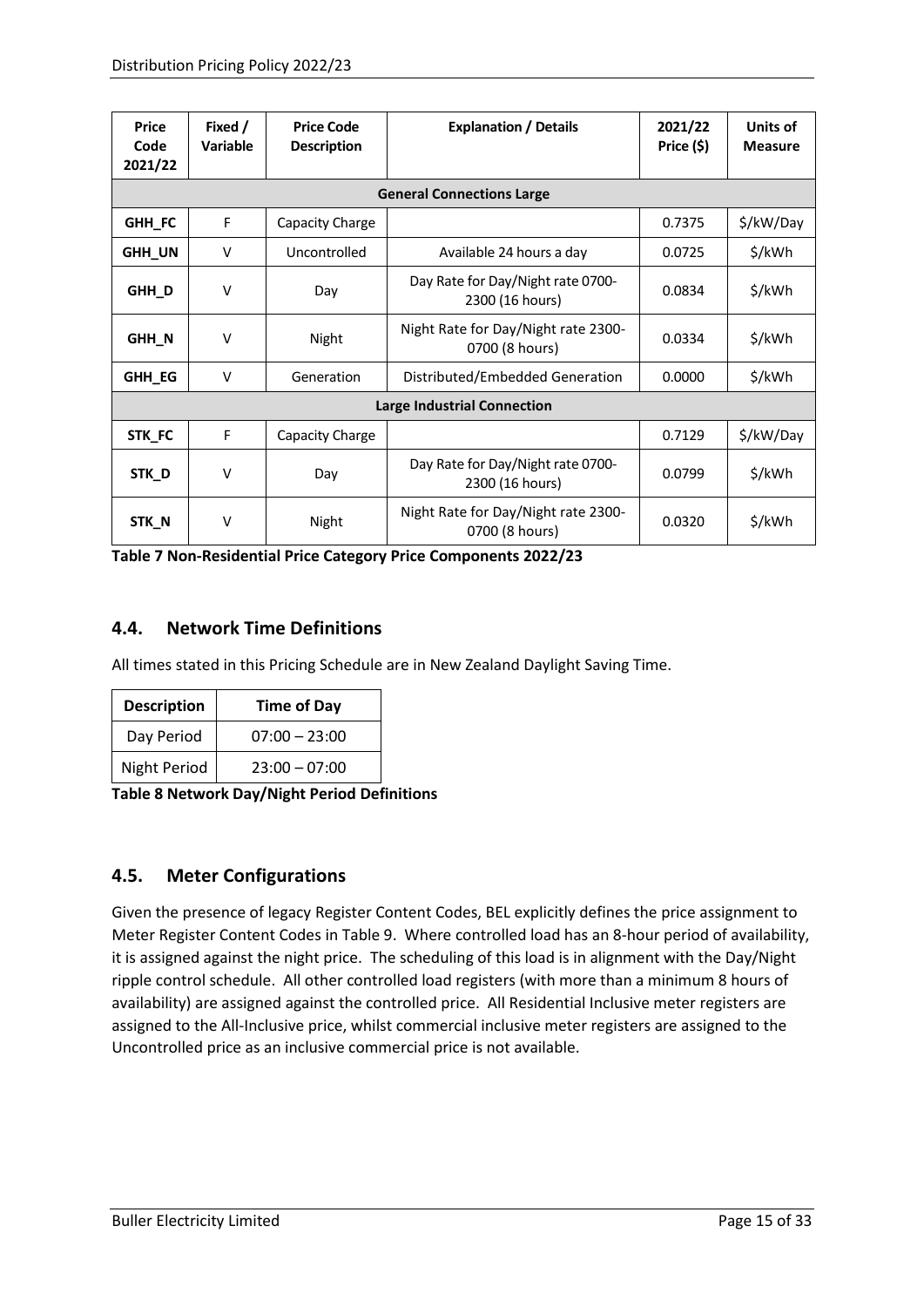<span id="page-19-1"></span>

| <b>Energy Flow</b><br><b>Direction</b> | Register<br>Content<br>Code       | <b>Registry Period of</b><br>Availability | <b>BEL Load Control Period</b><br>of Availability | <b>Price Component</b><br>Subcode |  |
|----------------------------------------|-----------------------------------|-------------------------------------------|---------------------------------------------------|-----------------------------------|--|
| $\bar{\mathbf{I}}$                     | $\mathsf{E}\mathsf{G}$            | 24                                        | 24                                                | $\mathsf{E}\mathsf{G}$            |  |
|                                        |                                   | $\bf 8$                                   | 8                                                 | ${\sf N}$                         |  |
|                                        |                                   | $11\,$                                    |                                                   |                                   |  |
|                                        |                                   | $12\,$                                    |                                                   |                                   |  |
|                                        |                                   | 16                                        |                                                   |                                   |  |
|                                        | CN                                | 17                                        | 16                                                | ${\sf CN}$                        |  |
|                                        |                                   | $18\,$                                    |                                                   |                                   |  |
|                                        |                                   | 19                                        |                                                   |                                   |  |
|                                        |                                   | 22                                        |                                                   |                                   |  |
|                                        |                                   | 14                                        | $14\,$                                            | UN <sup>2</sup>                   |  |
| $\pmb{\mathsf{X}}$                     | D                                 | $16\,$                                    | $16\,$                                            |                                   |  |
|                                        | DIN                               | 8                                         | 8                                                 |                                   |  |
|                                        |                                   | $10\,$                                    | 8                                                 | D                                 |  |
|                                        |                                   | 16                                        | 16                                                |                                   |  |
|                                        |                                   | $\bf 8$                                   | 8                                                 |                                   |  |
|                                        | ${\sf IN}$                        | 16                                        | 16                                                | $\mathsf{IN}^3$                   |  |
|                                        |                                   | $17\,$                                    | 16                                                |                                   |  |
|                                        |                                   | 19                                        |                                                   |                                   |  |
|                                        | ${\sf N}$                         | $\bf 8$                                   | $\bf 8$                                           | ${\sf N}$                         |  |
|                                        |                                   | $10\,$                                    | $10\,$                                            | UN <sup>2</sup>                   |  |
|                                        | ${\sf NB}$                        | $10\,$                                    | $10\,$                                            | ${\sf CN}$                        |  |
|                                        |                                   | 8                                         | 8                                                 | N                                 |  |
|                                        | <b>NIN</b>                        | $10\,$                                    | $\bf 8$                                           | ${\sf N}$                         |  |
|                                        |                                   | 16                                        | 16                                                | ${\sf N}$                         |  |
|                                        | <b>NO</b>                         | $\bf 8$                                   | 8                                                 | ${\sf N}$                         |  |
|                                        | $\ensuremath{\mathsf{SL}}\xspace$ | $12\,$                                    | $12\,$                                            | <b>SL</b>                         |  |
|                                        | UN                                | 24                                        | 24                                                | UN                                |  |

<span id="page-19-0"></span>**Table 9 Residential Price Category Price Components 2022/23**

<sup>&</sup>lt;sup>2</sup> The combination of Day 14 and Night 10 register period of availability are not eligible for Day Night Pricing. <sup>3</sup> Residential inclusive register volume is assigned to the Inclusive price, however commercial inclusive register volume is assigned to the Uncontrolled price.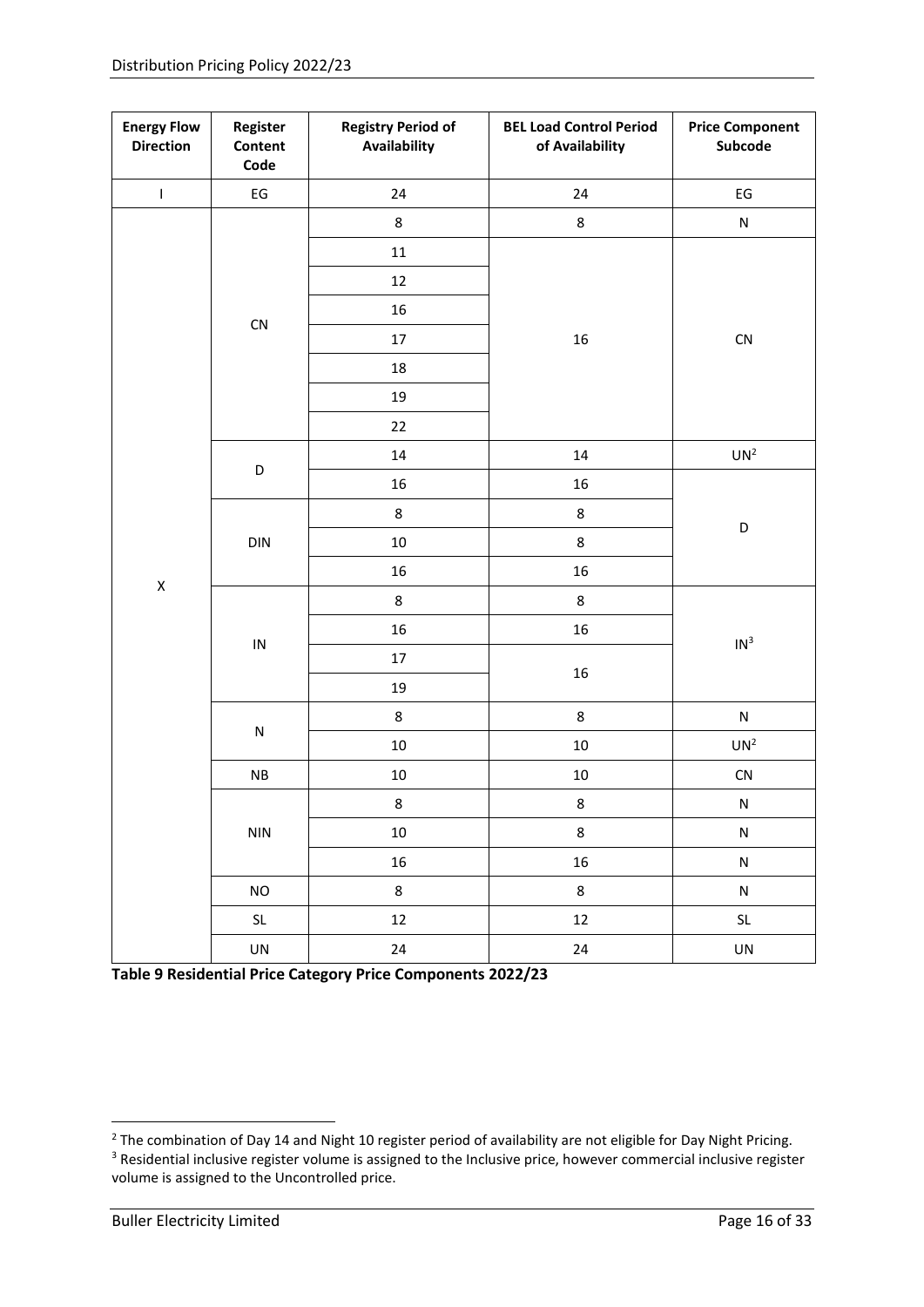## <span id="page-20-0"></span>**4.6. Price Option Descriptions**

BEL provides a range of Uncontrolled, Controlled, Inclusive and Day/Night price options to specific Price Categories. The assignment of price options is described in detail in [Table 10](#page-20-3) taking into account the range of meter register configurations available on the BEL network.

| <b>Price</b><br><b>Description</b> | <b>Price</b><br>Component<br>Code | <b>Register</b><br><b>Content Code</b> | <b>Description</b>                                                                                                                                                                                                                                                                                                                         |
|------------------------------------|-----------------------------------|----------------------------------------|--------------------------------------------------------------------------------------------------------------------------------------------------------------------------------------------------------------------------------------------------------------------------------------------------------------------------------------------|
| Uncontrolled                       | UN                                | <b>UN24</b><br>D14/N10                 | Continuous 24-hour supply                                                                                                                                                                                                                                                                                                                  |
| All-Inclusive                      | IN                                | <b>IN16</b>                            | 24-hour single load register meter combined with a downstream<br>control relay. BEL control schedules include only 8 and 16-hour<br>minimum periods of availability (except for streetlights).                                                                                                                                             |
| Day/Night                          | D/N                               | D16/N8,<br>DIN16/NIN16,<br>NO8, CN8    | Where a time split is available on the customer load at 23:00 and<br>07:00 every day, volume may be submitted as day and night<br>respectively. This includes Inclusive registers where day and night<br>are split, and Night Only / controlled 8-hour registers.<br>Time splits other than this must be negotiated with BEL prior to use. |
| Controlled                         | <b>CN</b>                         | <b>CN16</b>                            | Electricity is available (under normal circumstances) for a minimum<br>of 16 hours per day (except for streetlights). Controlled load<br>appliances must be permanently wired and not able to be supplied<br>from uncontrolled meter registers                                                                                             |
| Streetlight                        | <b>SL</b>                         | <b>SL12</b>                            | Streetlight specific ICPs are allocated the streetlight price, with a<br>nominal period of availability of 12 hours per day.                                                                                                                                                                                                               |
| Distributed<br>Generation          | EG                                | <b>EG24</b>                            | Embedded generation must comply with BEL's Distributed<br>Generation Policy. The period of availability is required to be 24<br>hours.                                                                                                                                                                                                     |

<span id="page-20-3"></span>**Table 10 Residential Price Category Price Components 2022/23**

## <span id="page-20-1"></span>**4.7. AMI Price Assignment**

For the avoidance of doubt, where AMI interval data, or less than 16-hour day duration registers are used to produce EIEP1 volume data, any transition between Day/Night and Uncontrolled price assignment inter-alia, require consultation with BEL. This is to limit complexity of EIEP1 billing. Where a Trader varies price assignment without consultation, the energy will be invoiced as uncontrolled load.

## <span id="page-20-2"></span>**4.8. Variable/Volume/Consumption Price Ratios**

Historically the differential between BEL's Volume Prices e.g. Uncontrolled/Controlled & Day/Night have been wide and different for each Price Category. Starting from 1 April 2021 the ratios between our Volume Prices have been standardised across all Price Categories and a 3-year plan to reduce the differentials between Volume Prices was put in place.

The Volume Price ratios which apply in 2022/23 are detailed i[n Table 11](#page-21-1) as well as the values we intend to use in 2023/24. The 2022/23 ratios have been applied to all Price Categories except for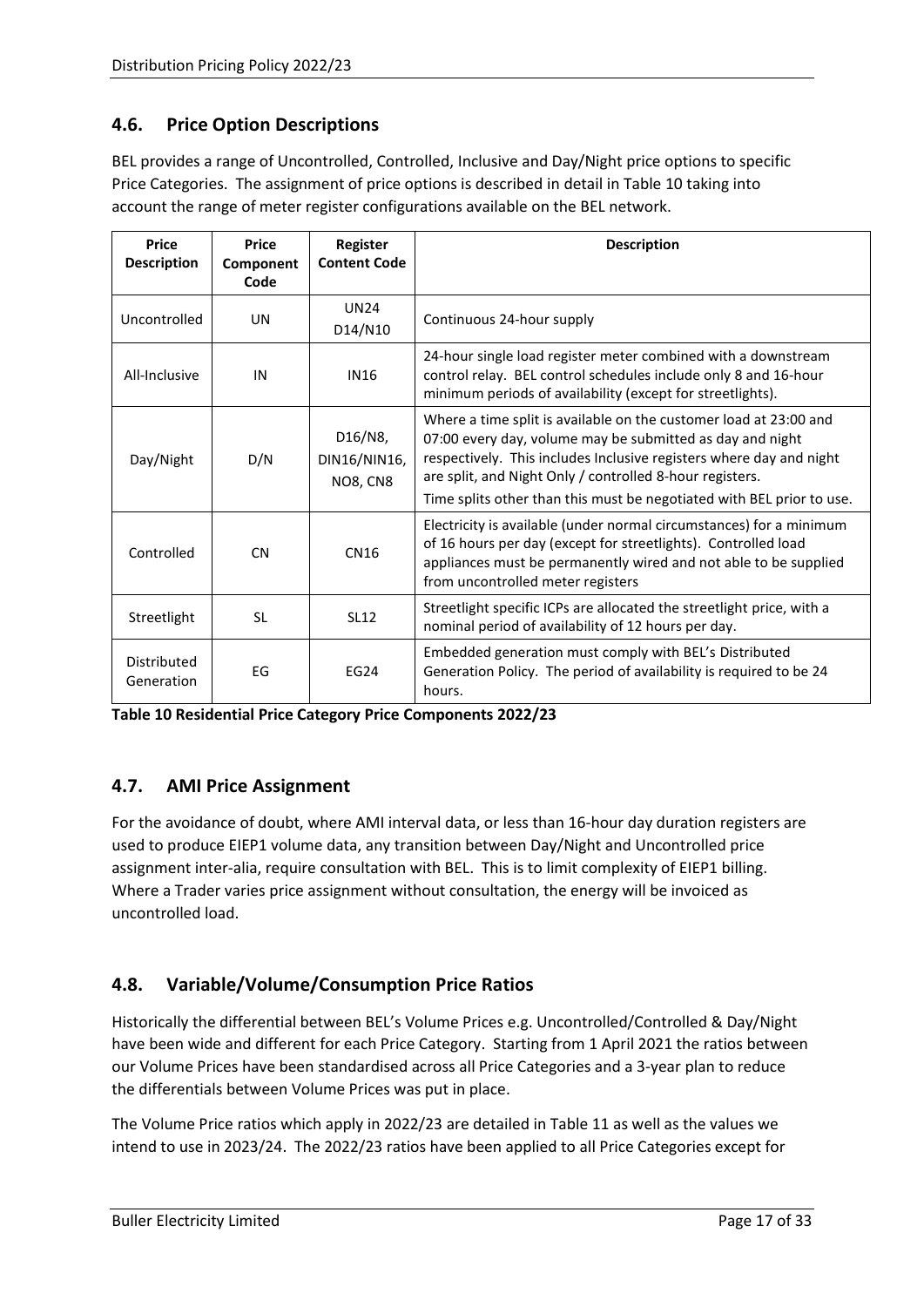the Residential Low User category, as compliance with the Low Fixed Charge (LFC) Regulations 2004 requires the ratios for this category to be increased from the standard values.

| #              | <b>Volume Price Ratio</b>    | 2022/23 | 2023/24 |
|----------------|------------------------------|---------|---------|
| 1              | Controlled / Uncontrolled    | 0.625   | 0.750   |
| $\mathfrak{p}$ | All Inclusive / Uncontrolled | 0.925   | 0.950   |
| 3              | Day / Uncontrolled           | 1.150   | 1.100   |
|                | Night / Uncontrolled         | 0.460   | 0.550   |
|                | Day / Night                  | 2.500   | 2.000   |

<span id="page-21-1"></span>**Table 11 Standard Variable/Volume/Consumption Price Ratios**

Given that BEL has a Pricing Strategy which seeks to preserve incentives for managed water heating load and off-peak network consumption the 2023/24 ratios given in [Table 11](#page-21-1)**Error! Reference source n ot found.** are considered to represent the lowest Volume Price differentials which will satisfy this objective.

#### <span id="page-21-0"></span>**4.9. Billing Data Requirements**

BEL requires data files for non half-hour billed ICPs to be provided in the latest regulated version of the EIEP1 and EIEP3 protocols for half hourly data. The file character encoding format UTF-8 is recommended.

BEL requires EIEP1 data files in 'Replacement Normalised' format, which has been mandated as the standard methodology for Distributor  $\rightarrow$  Retailer billing by the Electricity Authority from 1<sup>st</sup> April 2021.

BEL uses the underscore '\_' character as a separator between the price category and price option to define price component codes for non-half hourly data from 1<sup>st</sup> April 2021. Variable consumption should be provided to BEL as detailed in [Table 12.](#page-22-0)

| <b>Price Category</b> | <b>Price Option</b> | <b>EIEP1 Price Component Code</b> | <b>File Type</b> |
|-----------------------|---------------------|-----------------------------------|------------------|
|                       | UN                  | RSU UN                            |                  |
| <b>RSU</b>            | <b>CN</b>           | RSU_CN                            |                  |
|                       | IN                  | RSU IN                            |                  |
|                       | D                   | RSU_D                             | EIEP1            |
|                       | N                   | RSU_N                             |                  |
|                       | EG                  | RSU_EG                            |                  |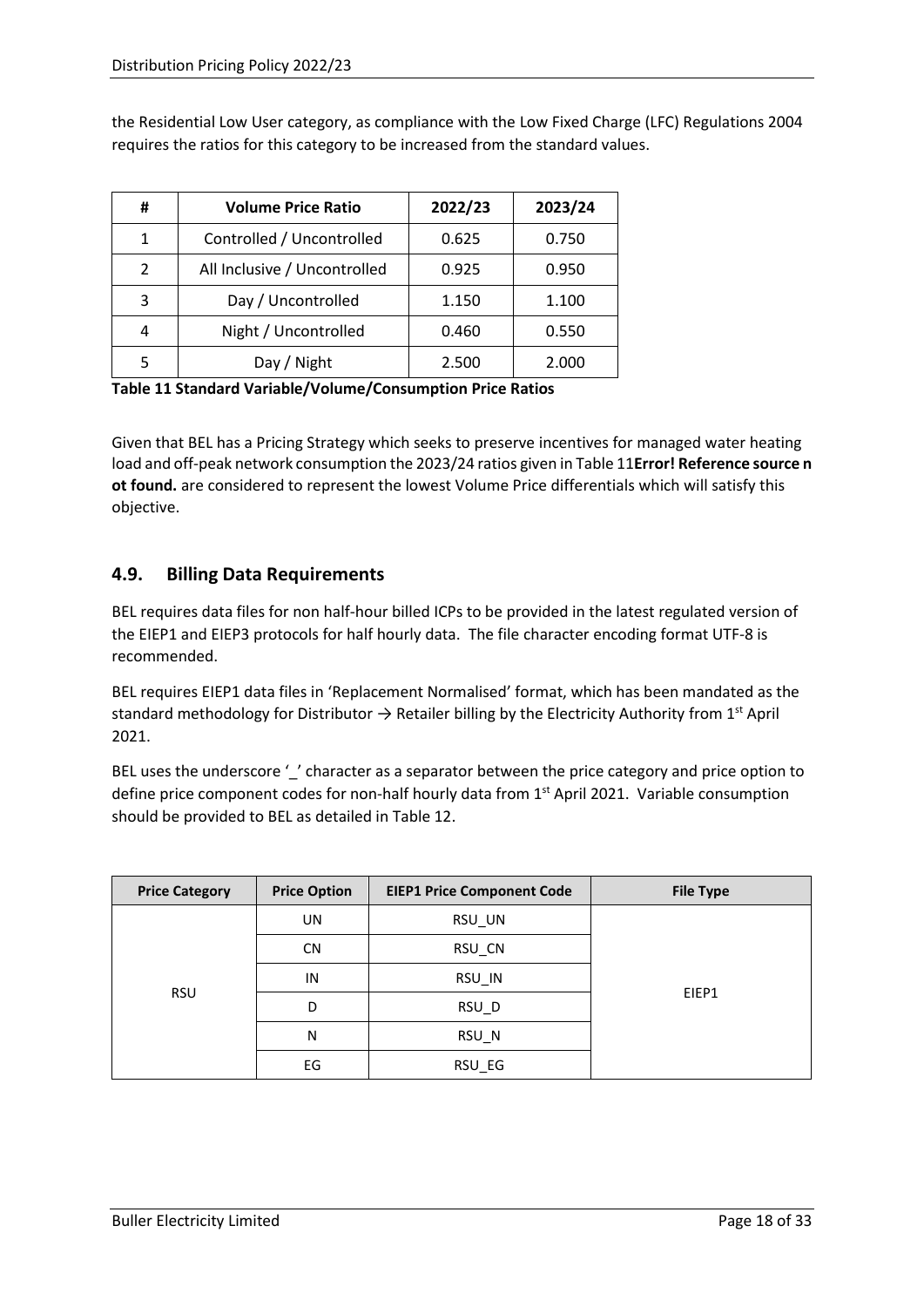| <b>Price Category</b> | <b>Price Option</b>    | <b>EIEP1 Price Component Code</b> | <b>File Type</b> |
|-----------------------|------------------------|-----------------------------------|------------------|
|                       | UN                     | RLU_UN                            |                  |
|                       | ${\sf CN}$             | RLU_CN                            |                  |
| <b>RLU</b>            | ${\sf IN}$             | RLU_IN                            | EIEP1            |
|                       | D                      | $RLU_D$                           |                  |
|                       | ${\sf N}$              | $RLU_N$                           |                  |
|                       | $\mathsf{E}\mathsf{G}$ | RLU_EG                            |                  |
|                       | UN                     | G15_UN                            |                  |
|                       | ${\sf CN}$             | G15_CN                            |                  |
| G15                   | D                      | $G15_D$                           | EIEP1            |
|                       | ${\sf N}$              | $G15$ <sup>N</sup>                |                  |
|                       | $\mathsf{E}\mathsf{G}$ | G15_EG                            |                  |
| <b>STL</b>            | <b>SL</b>              | STL_SL                            | EIEP1            |
|                       | UN                     | G69_UN                            |                  |
|                       | ${\sf CN}$             | G69_CN                            |                  |
| G69                   | D                      | G69_D                             | EIEP1            |
|                       | ${\sf N}$              | G69_N                             |                  |
|                       | $\mathsf{E}\mathsf{G}$ | G69_EG                            |                  |
|                       | UN                     | DFM_UN                            |                  |
|                       | ${\sf CN}$             | DFM_CN                            |                  |
| <b>DFM</b>            | D                      | $DFM_D$                           | EIEP1            |
|                       | ${\sf N}$              | $DFM_N$                           |                  |
|                       | $\mathsf{E}\mathsf{G}$ | DFM_EG                            |                  |
|                       | UN                     | GHH_UN                            |                  |
| GHH                   | D                      | GHH_D                             |                  |
|                       | ${\sf N}$              | $GHH_N$                           | EIEP3            |
|                       | $\mathsf{E}\mathsf{G}$ | GHH_EG                            |                  |
|                       | D                      | STK_D                             |                  |
| <b>STK</b>            | ${\sf N}$              | STK_N                             | EIEP3            |

<span id="page-22-0"></span>**Table 12 Residential Price Category Price Components 2022/23**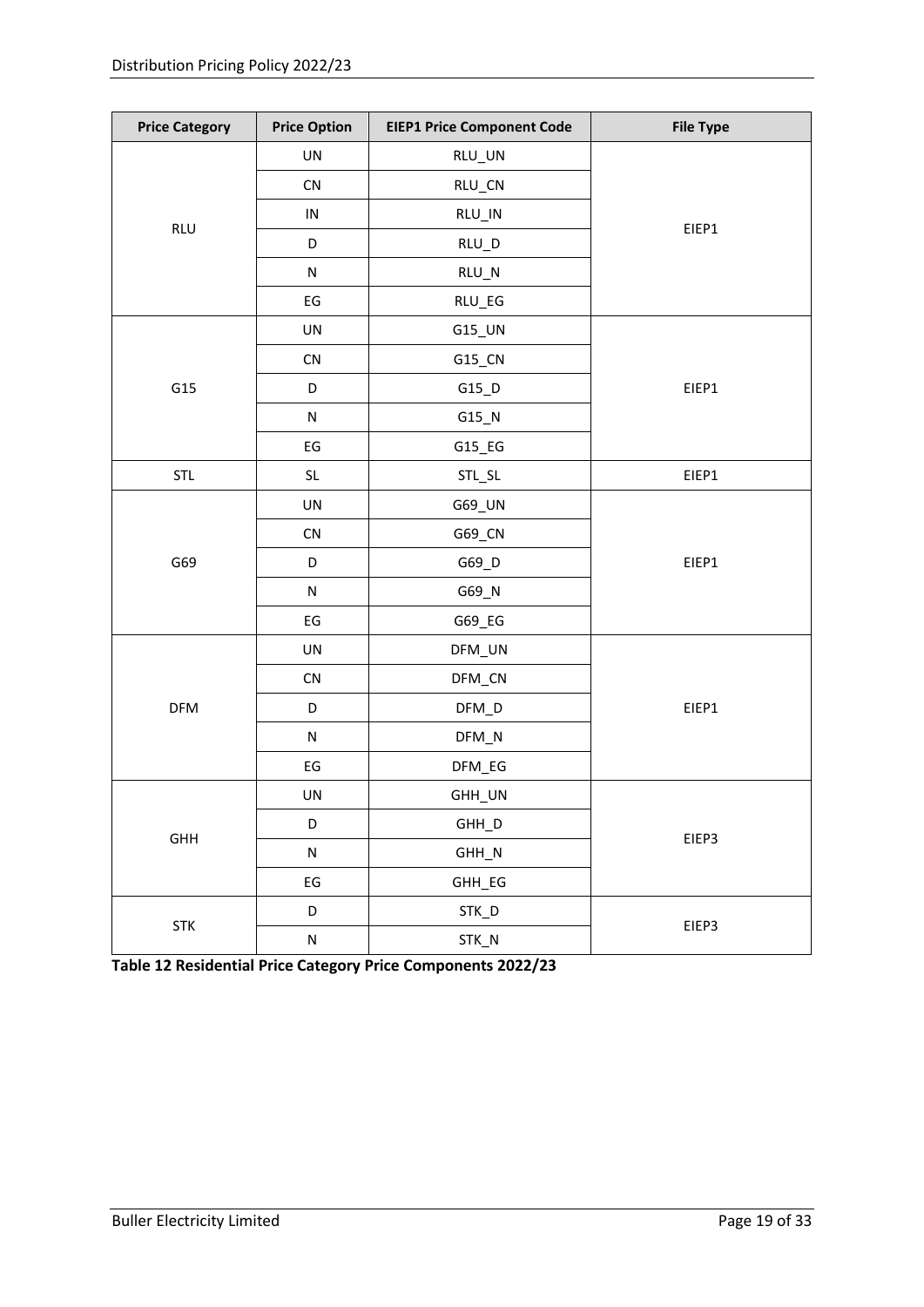### <span id="page-23-0"></span>**4.10. Load Control Schedules**

BEL's load control schedules are presented in [Table 13.](#page-23-1) The additional legacy load control schedules detailed in [Table 14](#page-24-0) are currently under review and BEL's intention is that these are phased out of operation.

|            | <b>Commands</b> |             | <b>Description</b>         |       |                |       | <b>Schedule</b> |       |            |
|------------|-----------------|-------------|----------------------------|-------|----------------|-------|-----------------|-------|------------|
| Individual | <b>Master</b>   |             |                            | ON    | <b>OFF</b>     | ON    | <b>OFF</b>      | ON    | <b>OFF</b> |
| 10         | 102             | domestic    | off peak 16                | 0:00  |                |       |                 |       |            |
| 11         | 102             | domestic    | off peak 16                | 0:00  |                |       |                 |       |            |
| 12         | 102             | domestic    | off peak 16                | 0:00  |                |       |                 |       |            |
| 13         | 102             | domestic    | off peak 16                | 0:00  |                |       |                 |       |            |
| 14         | 102             | domestic    | off peak 16                | 0:00  |                |       |                 |       |            |
| 15         | 103             | domestic    | off peak 16                | 0:00  |                |       |                 |       |            |
| 16         | 103             | clock tower |                            | 19:00 | 0:00           |       |                 |       |            |
| 17         | 103             | business    | off peak 16                | 0:00  | 18:00          |       |                 |       |            |
| 18         | 103             | business    | off peak 16                | 0:00  | 18:00          |       |                 |       |            |
| 19         | 103             | business    | off peak 16 SPECIAL        | 22:00 | 4:00           | 6:00  | 13:00           | 16:00 | 20:00      |
| 40         | 108             | domestic    | nightsave 8 (2 rate meter) | 23:00 | 7:00           |       |                 |       |            |
| 41         | 108             | domestic    | nightsave 8 (load:water)   | 23:00 | 7:00           |       |                 |       |            |
| 42         | 108             | domestic    | nightsave 8 (load:heat)    | 23:00 | 7:00           |       |                 |       |            |
| 43         | 108             | domestic    | nightsave 8 (load:water)   | 23:00 | 7:00           |       |                 |       |            |
| 44         | 108             | domestic    | nightsave 8 (load:heat)    | 23:00 | 7:00           |       |                 |       |            |
| 45         | 108             | business    | nightsave 8 (2 rate meter) | 23:00 | 7:00           |       |                 |       |            |
| 46         | 108             | business    | nightsave 8 (load:water)   | 23:00 | 7:00           |       |                 |       |            |
| 47         | 108             | business    | nightsave 8 (load:heat)    | 23:00 | 7:00           |       |                 |       |            |
| 48         | 108             | business    | nightsave 8 (load:water)   | 23:00 | 7:00           |       |                 |       |            |
| 49         | 108             | business    | nightsave 8 (load:heat)    | 23:00 | 7:00           |       |                 |       |            |
| 55         | 111             | business    | streetlighting             |       | <b>BLOCK</b>   | 8:00  |                 |       |            |
| 56         | 111             | business    | streetlighting             |       | <b>UNBLOCK</b> | 16:30 |                 |       |            |
| 57         | 111             | business    | under veranda lighting     |       |                |       |                 |       |            |
| 58         | 111             |             | private security lighting  |       |                |       |                 |       |            |

Geographical assignment of master command '102' codes are summarised in [Table 15.](#page-25-0)

<span id="page-23-1"></span>**Table 13 Load Control Schedules**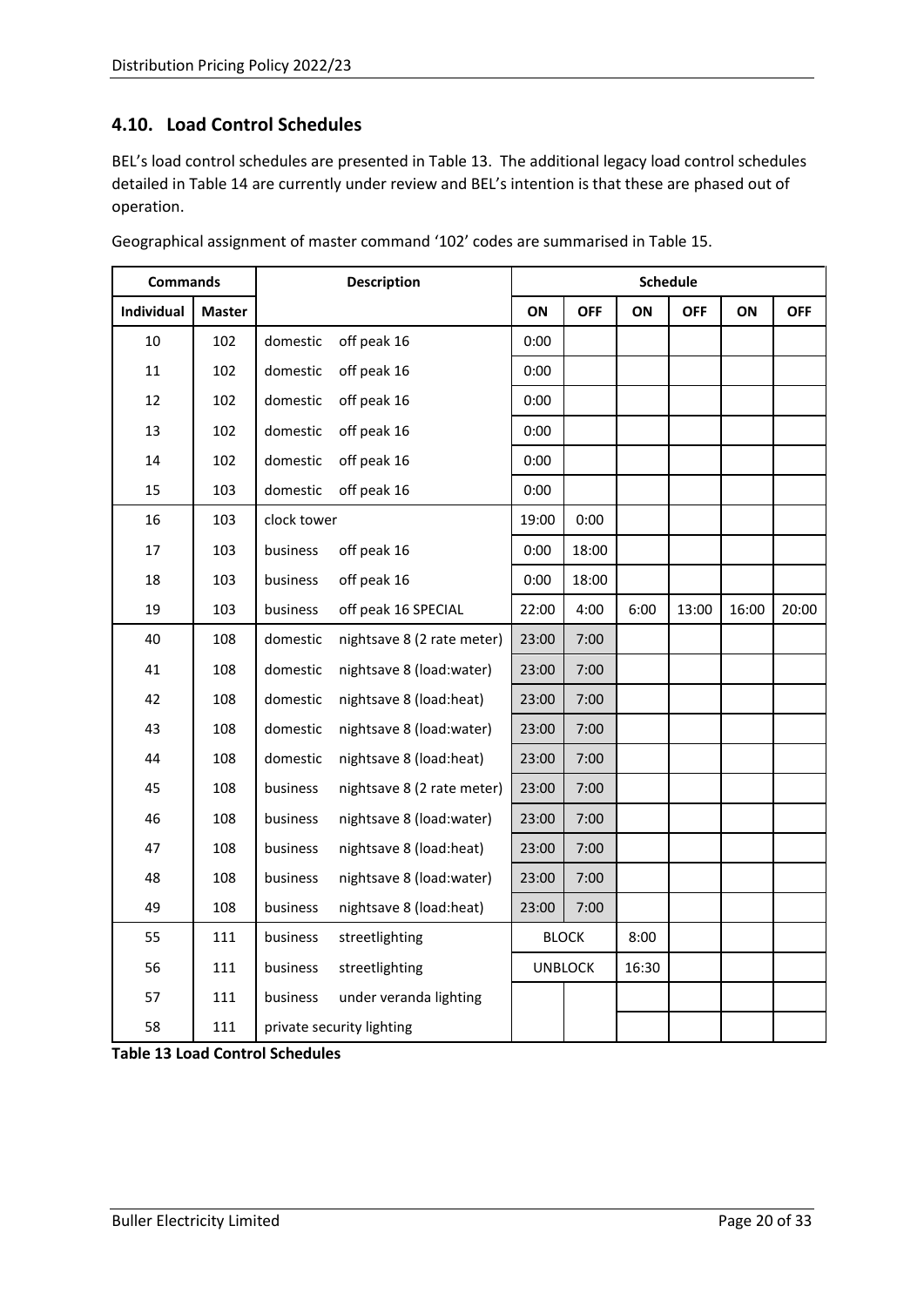| <b>Commands</b> |               |          | <b>Description</b>          |       |            |       | <b>Schedule</b> |       |            |
|-----------------|---------------|----------|-----------------------------|-------|------------|-------|-----------------|-------|------------|
| Individual      | <b>Master</b> |          |                             | ON    | <b>OFF</b> | ON    | <b>OFF</b>      | ON    | <b>OFF</b> |
| $\pmb{0}$       | 100           | domestic | priority controlled 22      | 20:00 | 18:00      |       |                 |       |            |
| 1               | 100           | domestic | priority controlled 22      | 20:00 | 18:00      |       |                 |       |            |
| 2               | 100           | business | priority controlled 22      | 20:00 | 18:00      |       |                 |       |            |
| 3               | 100           | business | priority controlled 22      | 20:00 | 18:00      |       |                 |       |            |
| 4               | 100           |          |                             | 20:00 | 18:00      |       |                 |       |            |
| 5               | 101           | domestic | continuous 20               | 21:00 | 17:00      |       |                 |       |            |
| 6               | 101           | domestic | continuous 20               | 21:00 | 17:00      |       |                 |       |            |
| 7               | 101           | business | continuous 20 (future)      | 21:00 | 17:00      |       |                 |       |            |
| 8               | 101           | business | continuous 20 (future)      | 21:00 | 17:00      |       |                 |       |            |
| 9               | 101           |          |                             | 21:00 | 17:00      |       |                 |       |            |
| 20              | 104           | domestic | economy 14                  | 23:00 | 7:00       | 13:00 | 16:00           | 19:00 | 22:00      |
| 21              | 104           | domestic | economy 14                  | 23:00 | 7:00       | 13:00 | 16:00           | 19:00 | 22:00      |
| 22              | 104           | business | economy 14                  | 23:00 | 7:00       | 13:00 | 16:00           | 19:00 | 22:00      |
| 23              | 104           | business | economy 14                  | 23:00 | 7:00       | 13:00 | 16:00           | 19:00 | 22:00      |
| 24              | 104           |          |                             | 23:00 | 7:00       | 13:00 | 16:00           | 19:00 | 22:00      |
| 25              | 105           | domestic | super economy 12            | 23:00 | 7:00       | 13:00 | 17:00           |       |            |
| 26              | 105           | domestic | super economy 12            | 23:00 | 7:00       | 13:00 | 17:00           |       |            |
| 27              | 105           | business | super economy 12            | 23:00 | 7:00       | 13:00 | 17:00           |       |            |
| 28              | 105           | business | super economy 12            | 23:00 | 7:00       | 13:00 | 17:00           |       |            |
| 29              | 105           |          |                             | 23:00 | 7:00       | 13:00 | 17:00           |       |            |
| 30              | 106           | dom/bus  | storeheat 10 (2 rate meter) |       |            |       |                 |       |            |
| 31              | 106           | domestic | storeheat 10 (load:heat)    | 1:00  | 7:00       | 13:30 | 17:30           |       |            |
| 32              | 106           | domestic | storeheat 10 (load:heat)    | 1:00  | 7:00       | 13:30 | 17:30           |       |            |
| 33              | 106           | business | storeheat 10 (load:heat)    | 1:00  | 7:00       | 13:30 | 17:30           |       |            |
| 34              | 106           | business | storeheat 10 (load:heat)    | 1:00  | 7:00       | 13:30 | 17:30           |       |            |
| 35              | 107           | dom/bus  | waterheat 10 (2 rate meter) |       |            |       |                 |       |            |
| 36              | 107           | domestic | waterheat 10 (load:water)   | 2:30  | 7:30       | 9:00  | 11:30           | 15:00 | 17:30      |
| 37              | 107           | domestic | waterheat 10 (load:water)   | 2:30  | 7:30       | 9:00  | 11:30           | 15:00 | 17:30      |
| 38              | 107           | business | waterheat 10 (load:water)   | 2:30  | 7:30       | 9:00  | 11:30           | 15:00 | 17:30      |
| 39              | 107           | business | waterheat 10 (load:water)   | 2:30  | 7:30       | 9:00  | 11:30           | 15:00 | 17:30      |

<span id="page-24-0"></span>**Table 14 Legacy Load Control Schedules to be phased out of operation**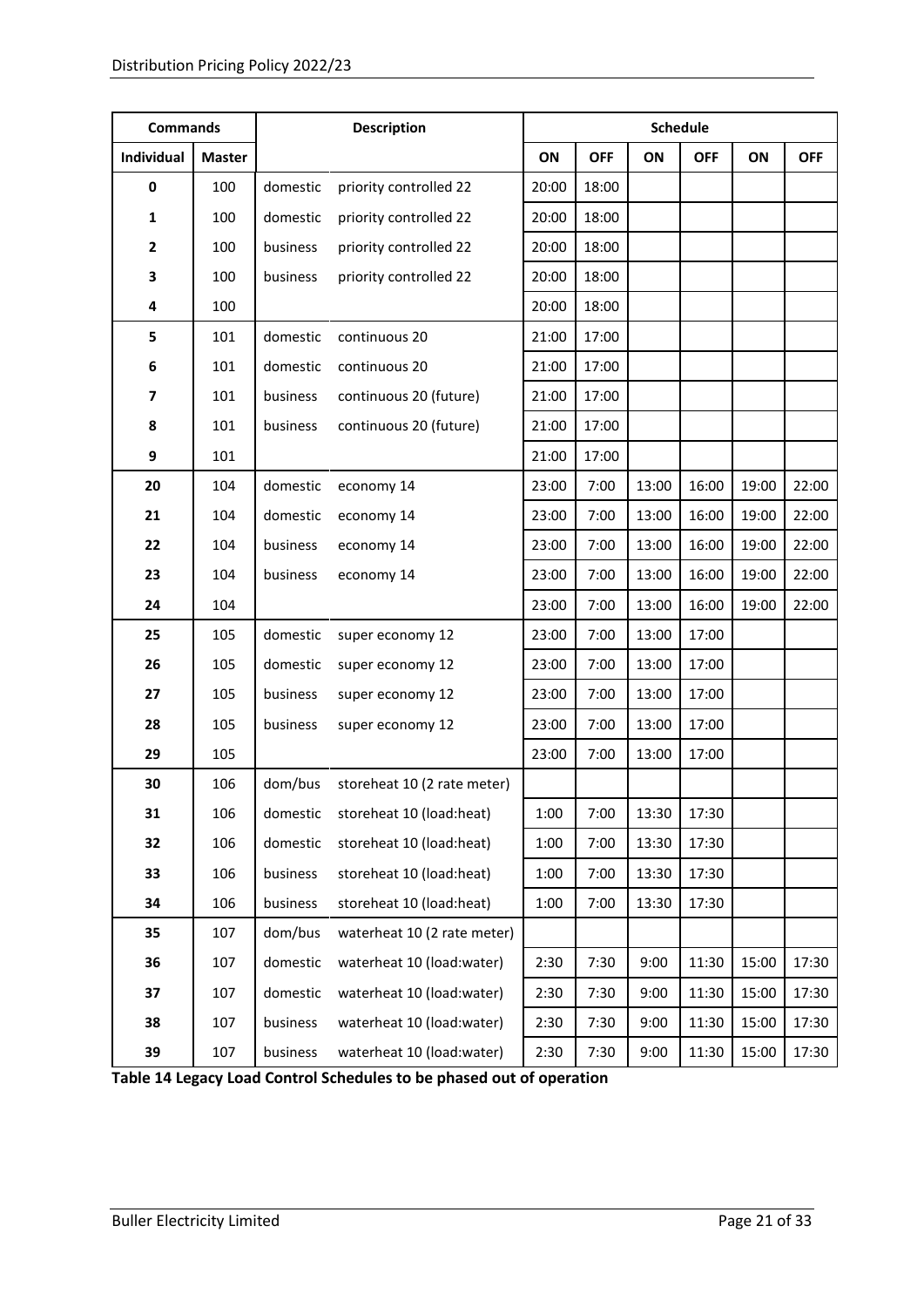| Command | <b>Area Code</b> | <b>Description</b>                                                |
|---------|------------------|-------------------------------------------------------------------|
|         | 1                | <b>CARTERS BEACH</b>                                              |
|         | $\overline{2}$   | ESPLANADE / ADDERLEY                                              |
|         | 3                | PALMERSTON STREET NORTH                                           |
|         | 4                | <b>PALMERSTON STREET SOUTH</b>                                    |
| 10      | 5                | RUSSELL STREET NORTH                                              |
|         | 6                | RUSSELL STREET SOUTH                                              |
|         | $\overline{7}$   | <b>QUEEN STREET NORTH</b>                                         |
|         | 8                | <b>QUEEN STREET SOUTH</b>                                         |
|         | 9                | PEEL STREET NORTH                                                 |
|         | 10               | PEEL STREET SOUTH                                                 |
|         | 11               | ROMILLY STREET NORTH                                              |
|         | 12               | ROMILLY STREET SOUTH                                              |
| 11      | 13               | <b>DERBY STREET NORTH</b>                                         |
|         | 14               | <b>DERBY STREET SOUTH</b>                                         |
|         | 15               | COATES, FORBES, SHELLSWELL STREETS, SNODGRASS, UTOPIA ROAD        |
|         | 16               | ROEBUCK, STOUTY, BALANCE STREET, NINE MILE, STAFFORD STREET       |
|         |                  | EASTONS ROAD, McKENNA ROAD, SEGEANTS HILL, STEVEN ROAD, EXCELSIOR |
|         | 17               | ROAD, KEW ROAD, ABATTOIR ROAD                                     |
| 12      | 18               | <b>DOMETT STREET</b>                                              |
|         | 20               | BENTHAM, WEBB, DISRAELI, HASELDEN STREETS                         |
|         | 21               | MILL, FONBLANQUE STREETS                                          |
|         | 22               | RINTOUL, COLVIN, LARSEN STREETS, RILEY, GOTHARD, SCANLON PLACE    |
|         | 23               | WAKEFIELD STREET, LUFF PLACE                                      |
|         | 24               | BROUGHAM STREET, DELLACA PLACE                                    |
| 13      | 25               | LYNDHURST, HENLEY, HUNTER STREET, ROCHFORT PLACE, HARKNESS PLACE  |
|         | 35               | PAKINGTON, OROWAITI, COBDEN STREETS                               |
|         | 36               | LYTTELTON, CHAMBERLAIN, BRIGHT, GLADSTONE STREETS                 |
|         | 26               | <b>HECTOR</b>                                                     |
|         | 27               | NGAKAWAU                                                          |
|         | 28               | <b>GRANITY</b>                                                    |
|         | 29               | <b>GRANITY</b>                                                    |
|         | 30               | MILLERTON, STOCKTON, DENNISTON                                    |
| 14      | 31               | BIRCHFIELD, OROWAITI BRIDGE TO KERRS CROSSING & RETURN            |
|         | 37               | <b>WAIMANGAROA</b>                                                |
|         | 38               | WAIMANGAROA                                                       |
|         | 39               | <b>MAJOR CONSUMER'S</b>                                           |
|         | 40               | <b>MOKIHINUI</b>                                                  |
|         | 41               | SEDDONVILLE                                                       |
|         | $\mathbf{1}$     | <b>CARTERS BEACH</b>                                              |
|         | 32               | BULLER BRIDGE, OKARI, CAPE FOULWIND, RETURN                       |
| 15      | 33               | <b>CARTERS BEACH (PART)</b>                                       |
|         | 34               | CHARLESTON                                                        |
|         | 48               | <b>WILSONS LEAD ROAD</b>                                          |
|         | 50               | PUNAKAIKI                                                         |
|         | 42               | CORBYVALE, KARAMEA BRIDGE                                         |
|         | 43               | KARAMEA BRIDGE TO POST OFFICE                                     |
| 14      | 44               | POST OFFICE / KARAMEA                                             |
|         | 45               | <b>OPARARA</b>                                                    |
|         | 46               | LITTLE WANGANUI SUBSTATION                                        |

<span id="page-25-0"></span>**Table 15 Geographical assignment of ripple control commands (Master 102, 16 hours).**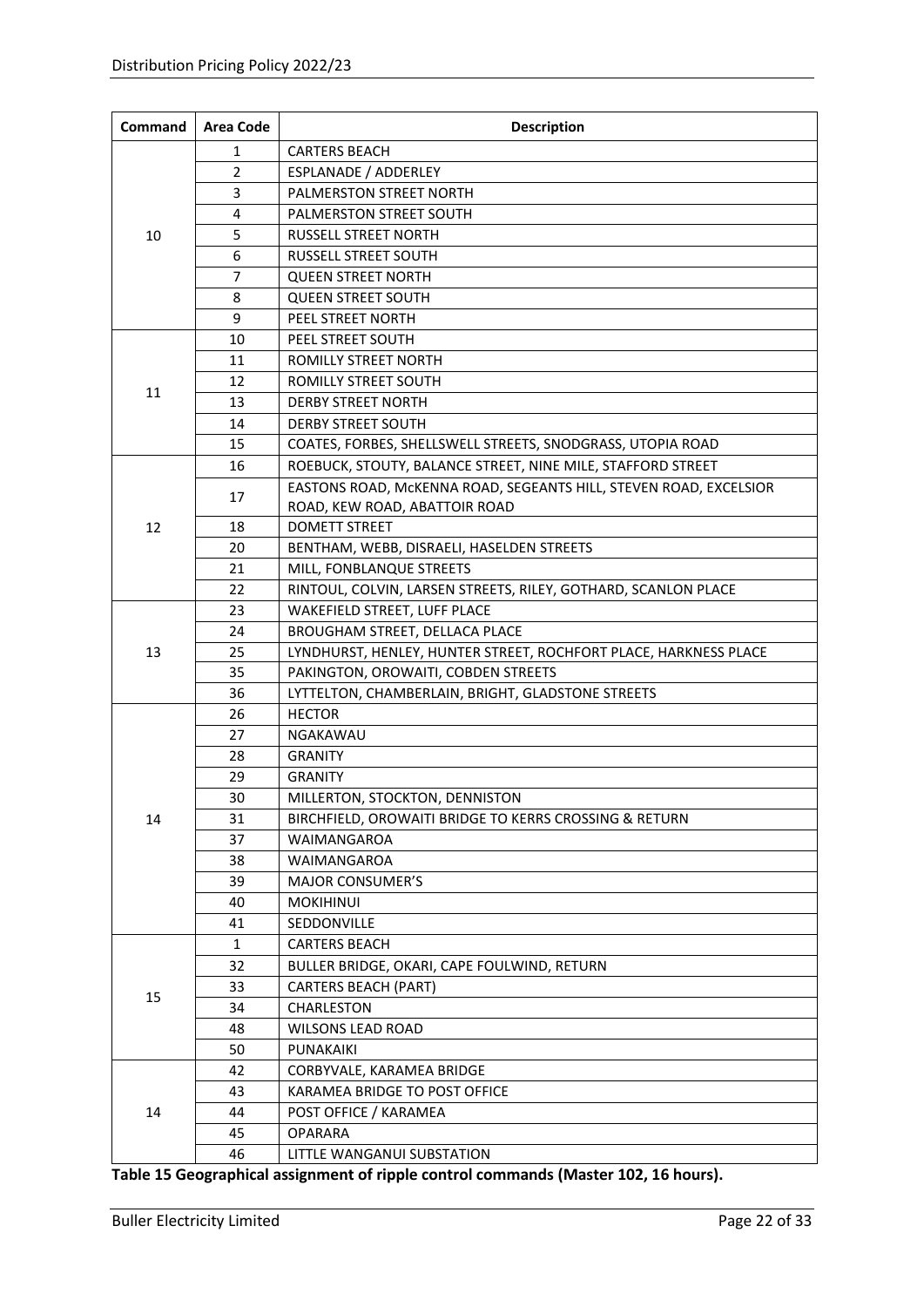#### <span id="page-26-0"></span> $5.$ **Loss Factors**

The Reconciliation Loss Factors (Loss Factors) are used in the Electricity Market to account for the losses which occur when electricity is conveyed across the Distribution Network.

Loss factors may be reviewed and amended by the Distributor from time to time, on reasonable notice to the Retailer and not less notice than specified in the applicable Retailer Agreement, to ensure that they accurately account for losses, so far as reasonably possible, and the Distributor is meeting its compliance obligations.

## <span id="page-26-1"></span>**5.1. Residential and General Connection Loss Code**

BEL utilises Segmented Loss Factors which means that a unique Loss Code is used for each Price Category. The purpose of this is to facilitate the aggregate reporting of half hour reconciliation data for each Price Category. The value of the Segmented Loss Factors for 2022/23 and given in [Table 17](#page-26-3) are unchanged from their 2021/22 values.

| <b>Price Category</b><br>Code | <b>New Loss Code</b> | <b>Loss Factor</b><br>Consumption | <b>Loss Factor</b><br>Generation | <b>Start Date</b> |
|-------------------------------|----------------------|-----------------------------------|----------------------------------|-------------------|
| <b>RSU</b>                    | LC RSU               | 1.0782                            | 1.0000                           | 1/4/2021          |
| <b>RLU</b>                    | LC $RSU4$            | 1.0782                            | 1.0000                           | 1/4/2021          |
| G15                           | <b>LC G15</b>        | 1.0782                            | 1.0000                           | 1/4/2021          |
| <b>STL</b>                    | LC STL               | 1.0782                            | 1.0000                           | 1/4/2021          |
| G69                           | <b>LC G69</b>        | 1.0782                            | 1.0000                           | 1/4/2021          |
| <b>DFM</b>                    | LC DFM               | 1.0782                            | 1.0000                           | 1/4/2021          |
| <b>GHH</b>                    | LC GHH               | 1.0782                            | 1.0000                           | 1/4/2021          |
| <b>STK</b>                    | LC STK               | 1.0782                            | 1.0000                           | 1/4/2021          |

**Table 16 Segmented Loss Factor Codes 2022/23**

## <span id="page-26-2"></span>**5.2. ICP Specific Loss Code**

BEL makes use of one ICP Specific Loss Code (LC\_ROC) as detailed in [Table 17.](#page-26-3) The value of the ICP Specific Loss Factors remains unchanged from the value used in 2021/22.

| ICP             | <b>New Loss Code</b> | <b>Loss Factor</b><br>Consumption | <b>Loss Factor</b><br><b>Generation</b> | <b>Start Date</b> |
|-----------------|----------------------|-----------------------------------|-----------------------------------------|-------------------|
| 0003146255BU6E0 | LF ROC               | 1.0782                            | 0.9964                                  | 1/4/2021          |

<span id="page-26-3"></span>**Table 17 New ICP Specific Loss Factor Codes 2022/23**

<sup>4</sup> The same Loss Code is being used for Price Categories RSU & RLU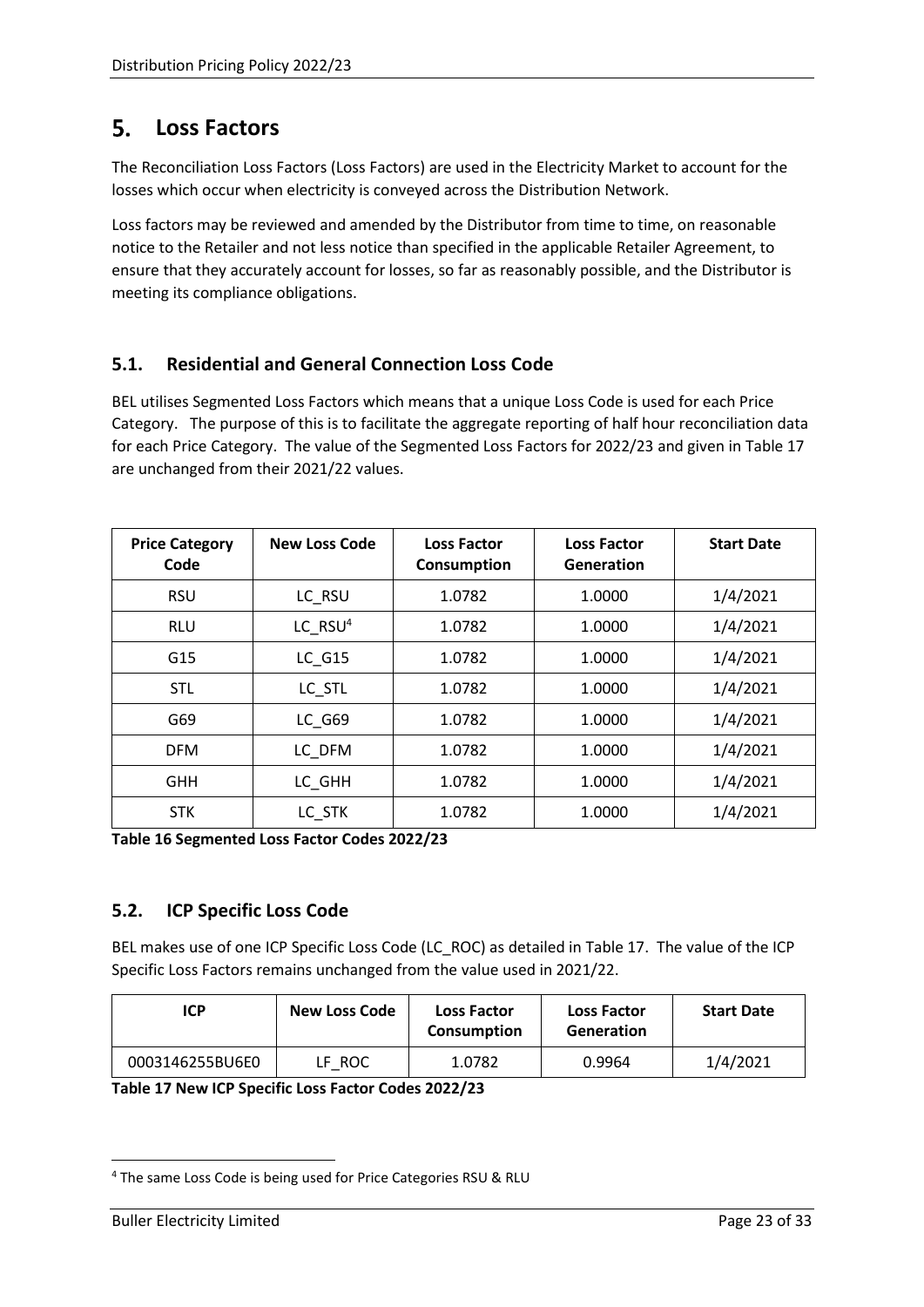#### <span id="page-27-0"></span>6. **Billing & Settlement Process**

#### <span id="page-27-1"></span>**6.1. General**

The following sections detail BEL's billing and settlement processes. Both the Distributor and the Retailer recognise that the process of calculating accurate charges is dependent on the prompt and accurate supply of information by the Retailer to the Distributor.

ICP-based billing is the billing methodology/process used by BEL and all ICPs are currently billed via the Retailer – no direct billing takes place.

#### <span id="page-27-2"></span>**6.2. Submission of Billing Data**

Retailers must provide Initial Billing Data for the Report Month on or before the 5th working day of the Processing Month (Billing Data Due Date). Revision Billing Data must be provided prior to the start of the Processing Month. The Report Month and Processing Month Billing Schedule is detailed in [Table 18.](#page-29-1)

Billing Data must be normalised using the Replacement Normalised methodology. Normalised data is adjusted to reflect a start and end date that matches the start and end date of Report Month (Calendar Month) to be billed.

Each Retailer should submit Billing Data to the Distributor via the Registry Data Hub. Files delivered to BEL must be compliant with the format of the latest regulated version EIEP1 and EIEP3 protocols. Each Retailer must upload a single EIEP1 Initial data file, which includes records for all its ICPs on the Distributor's Network.

If, by the Billing Data Due Date, Retailers have not submitted Initial Billing Data that complies with the latest regulated version of the EIEP1 and EIEP3 protocols (or have not submitted Initial Billing Data at all) then the Initial Billing Data may not be accepted for billing and the Distributor may estimate the charges to be invoiced to the Retailer.

#### <span id="page-27-3"></span>**6.3. Invoicing & Payment**

BEL will provide Retailers with a **single** invoice each month which aggregates the EIEP1 returns (combined ICPNHH & ICPHHR) across all Revisions as follows:

• **Invoice**

| Filename: | BUEL E XXXX YYYYMM Invoice.pdf       |
|-----------|--------------------------------------|
| XXXX:     | Receiving Participant Code e.g. CTCT |
| YYYYMM:   | Billing Month e.g. 202104            |

The amount of the single invoice each month will be the aggregation of:

- Initial billings (Revision 0)
- **plus**, Replacement billings (Revision 3, 7 or 14)
- **less**, replaced billings (previous initial or replacement billings)

The detail on the invoice will be as per our existing 2020/21 format which provides a summary of the EIEP1 returns at the Price Category and Fixed/Variable Charge levels. It is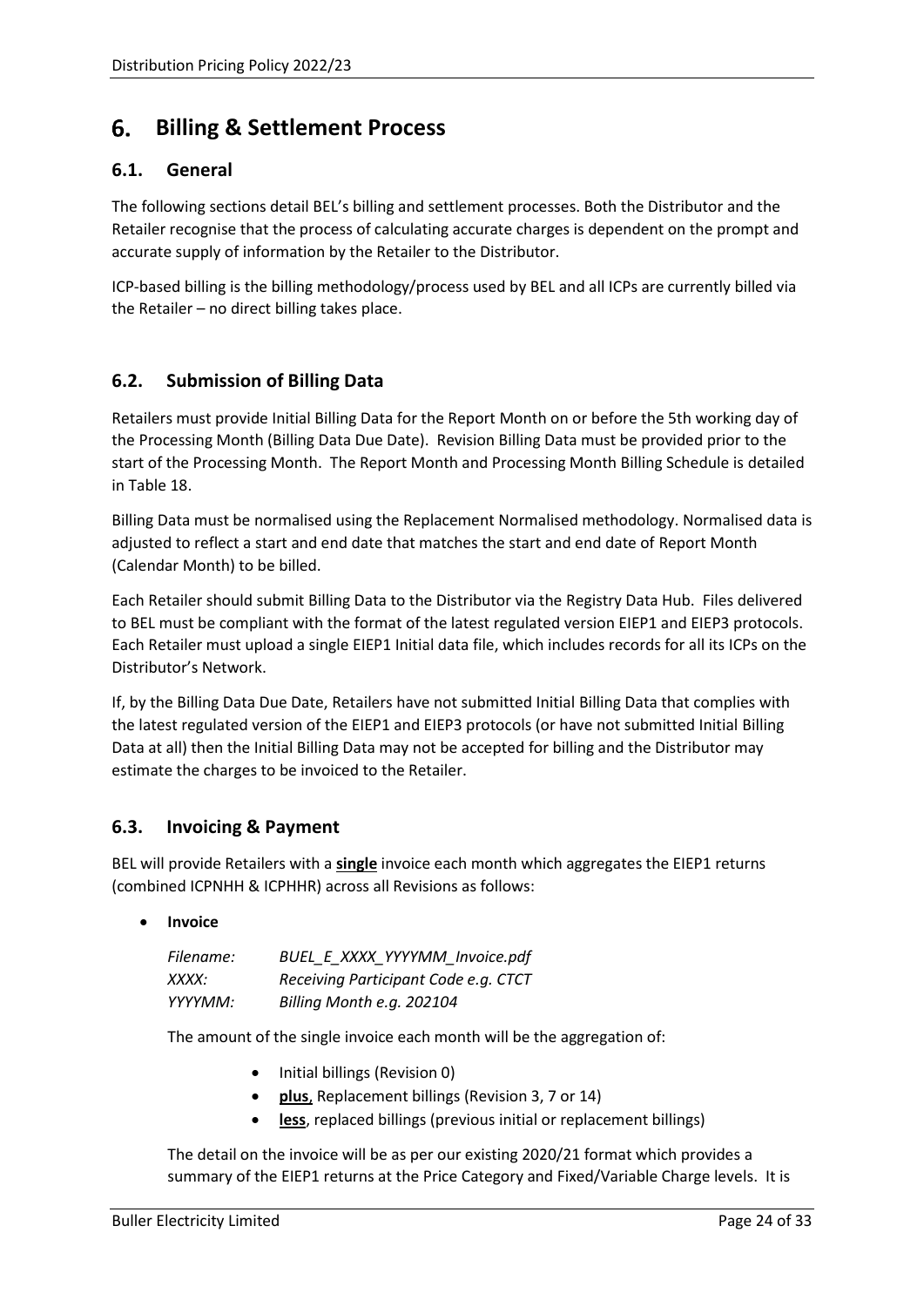noted that this invoice format does not provide any information about the billing amounts associated with the initial, replacement & replaced Billing Data.

In addition to the invoice BEL will provide additional monthly billing reports as follows:

• **Line Charge Report**

| Filename: | BUEL E XXXX YYYYMM RZ Line Charge Report.pdf |
|-----------|----------------------------------------------|
| XXXX:     | Receiving Participant Code e.g. CTCT         |
| YYYYMM:   | Billing Month e.g. 202104                    |
| RZ:       | Revision Number e.g. RO or R3                |

A report for each initial and replacement billing (combined ICPNHH & ICPHHR) aggregated at the Price Category and Price Component levels. This is the same as our existing Line Charge Summary Report which we provide to Retailers with the addition of the Revision number.

#### • **Replacement Billing Report**

| Filename: | BUEL E XXXX YYYYMM RM SUM Report.pdf   |
|-----------|----------------------------------------|
| XXXX:     | Receiving Participant Code e.g. 202104 |
| YYYYMM:   | Billing Month e.g. 202104              |

A report which aggregates the EIEP1 returns at the Revision level e.g. Initial, Replacement & Replaced Billings (credit), with separate details for ICPNHH and ICPHRR returns.

The invoice for the Billing Month including the revision billing differential for previous months will be sent to the Retailer by the 10th working day of the Payment Month, and will be payable on the 20th day of that same month.

If the Distributor fails to send an invoice to the Retailer by the 10th working day of the Payment Month, then the due date for payment will be extended by one working day for each working day that the invoice is late.

## <span id="page-28-0"></span>**6.4. Revision Cycles and Reconciliation**

For billing using the replacement methodology (ICPMMRM) BEL's standard practice is as follows:

- Process/bill ICPMMRM Revision 0
- Process/bill ICPMMRM Replacement Revision 3

In situations where Retailers commonly request BEL to bill replacement ICPMMRM Revision 7, or it is common for there to be a material difference between Revision 3 and Revision 7, BEL may request that we only process/bill ICPMMRM Revision 7 e.g. Revision 3 is not processed/bill.

In situations where the monthly billing amount is very low, BEL may request that we either:

- Only process/bill ICPMMRM Revision 0 data
- Process/bill replacement data on an annual or bi-annual basis as a part of a bulk replacement billing process, with settlement occurring in the appropriate Pricing Year

BEL does not require Retailers to provide ICPMMRM Revision 1 data.

The Revision Billing Schedule for 2022/23 is shown in [Table 18.](#page-29-1)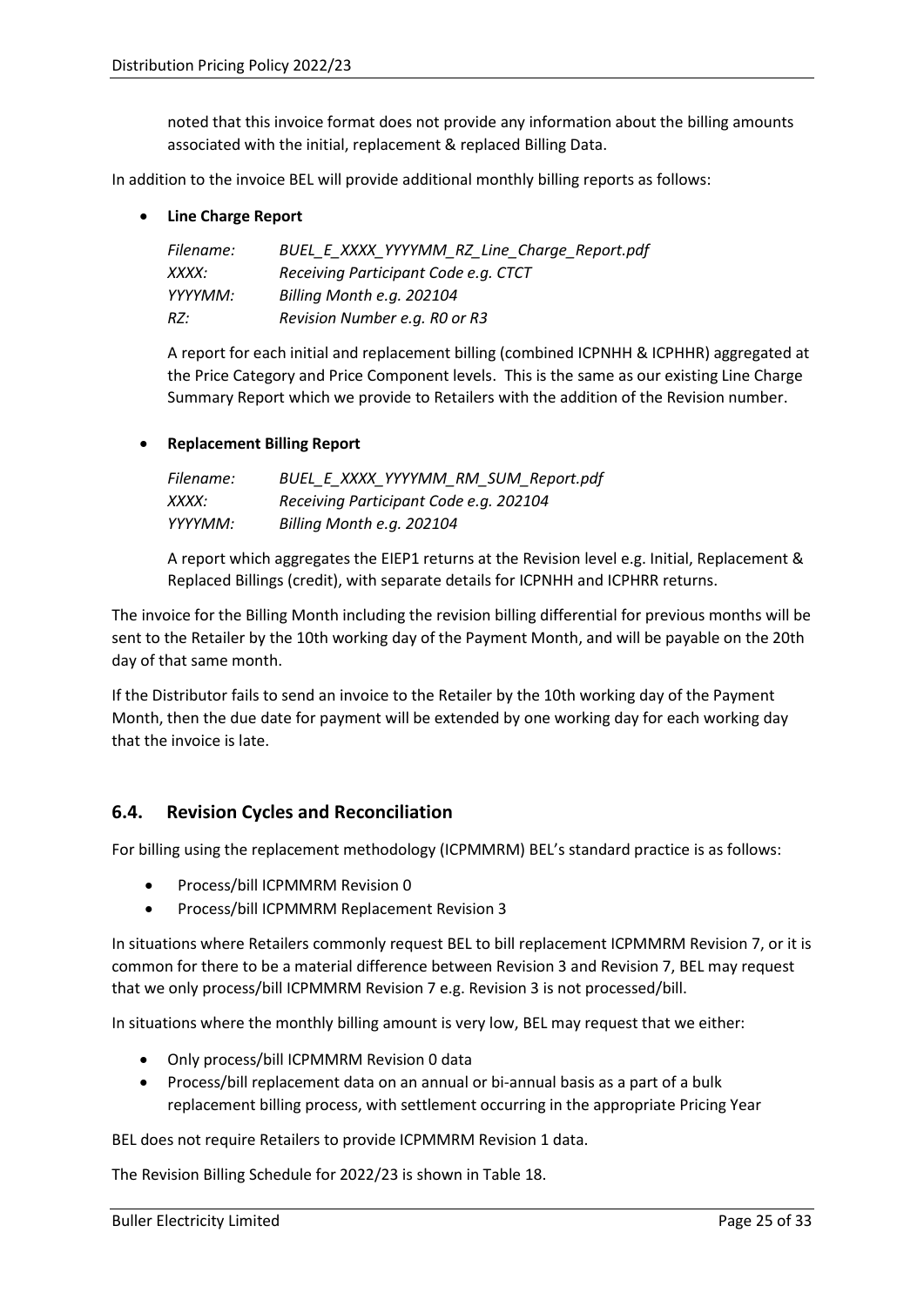| Processing<br>Month | <b>Revision</b> | <b>Report Month</b> |  | Processing<br><b>Month</b> | <b>Revision</b> | <b>Report Month</b> |
|---------------------|-----------------|---------------------|--|----------------------------|-----------------|---------------------|
| Apr-22              | Initial         | March 2022          |  | <b>Oct-22</b>              | Initial         | September 2022      |
|                     | R <sub>3</sub>  | December 2021       |  |                            | R <sub>3</sub>  | June 2022           |
|                     | R7              | August 2021         |  |                            | R7              | February 2022       |
|                     | R <sub>14</sub> | January 2021        |  |                            | R <sub>14</sub> | <b>July 2021</b>    |
| May-22              | Initial         | April 2022          |  | <b>Nov-22</b>              | Initial         | October 2022        |
|                     | R <sub>3</sub>  | January 2022        |  |                            | R <sub>3</sub>  | <b>July 2022</b>    |
|                     | R7              | September 2021      |  |                            | R7              | March 2022          |
|                     | R <sub>14</sub> | February 2021       |  |                            | R <sub>14</sub> | August 2021         |
| <b>Jun-22</b>       | Initial         | May 2022            |  | <b>Dec-22</b>              | Initial         | November 2022       |
|                     | R <sub>3</sub>  | February 2022       |  |                            | R <sub>3</sub>  | August 2022         |
|                     | R7              | October 2021        |  |                            | R7              | April 2022          |
|                     | R <sub>14</sub> | <b>March 2021</b>   |  |                            | R <sub>14</sub> | September 2021      |
| <b>Jul-22</b>       | Initial         | <b>June 2022</b>    |  | $Jan-23$                   | Initial         | December 2022       |
|                     | R <sub>3</sub>  | March 2022          |  |                            | R <sub>3</sub>  | September 2022      |
|                     | R7              | November 2021       |  |                            | R7              | May 2022            |
|                     | R <sub>14</sub> | April 2021          |  |                            | R <sub>14</sub> | October 2021        |
| Aug-22              | Initial         | <b>July 2022</b>    |  | Feb-23                     | Initial         | January 2023        |
|                     | R <sub>3</sub>  | April 2022          |  |                            | R <sub>3</sub>  | October 2022        |
|                     | R7              | December 2021       |  |                            | R7              | <b>June 2022</b>    |
|                     | R <sub>14</sub> | May 2021            |  |                            | R <sub>14</sub> | November 2021       |
| <b>Sep-22</b>       | Initial         | August 2022         |  | $Mar-23$                   | Initial         | February 2023       |
|                     | R <sub>3</sub>  | May 2022            |  |                            | R <sub>3</sub>  | November 2022       |
|                     | R7              | January 2022        |  |                            | R7              | <b>July 2022</b>    |
|                     | R14             | <b>June 2021</b>    |  |                            | R14             | December 2021       |

<span id="page-29-1"></span>**Table 18 Revision Billing Schedule**

## <span id="page-29-0"></span>**6.5. Electronic Transfer of Data & Invoice Returns**

BEL's preferred method of returning data and invoices to Retailers is using a single zip file bundle (transferred via the Registry Data Hub) for each billing month as per the following details:

| BUEL E XXXX EIEP YYYYMM YYYYMMDD HHMM.pdf |  |  |  |  |
|-------------------------------------------|--|--|--|--|
| <b>Receiving Participant Code</b>         |  |  |  |  |
| Billing Month e.g. 202104                 |  |  |  |  |
| Date e.g. 20210411                        |  |  |  |  |
| Hour + Minutes e.g. $1134$                |  |  |  |  |
|                                           |  |  |  |  |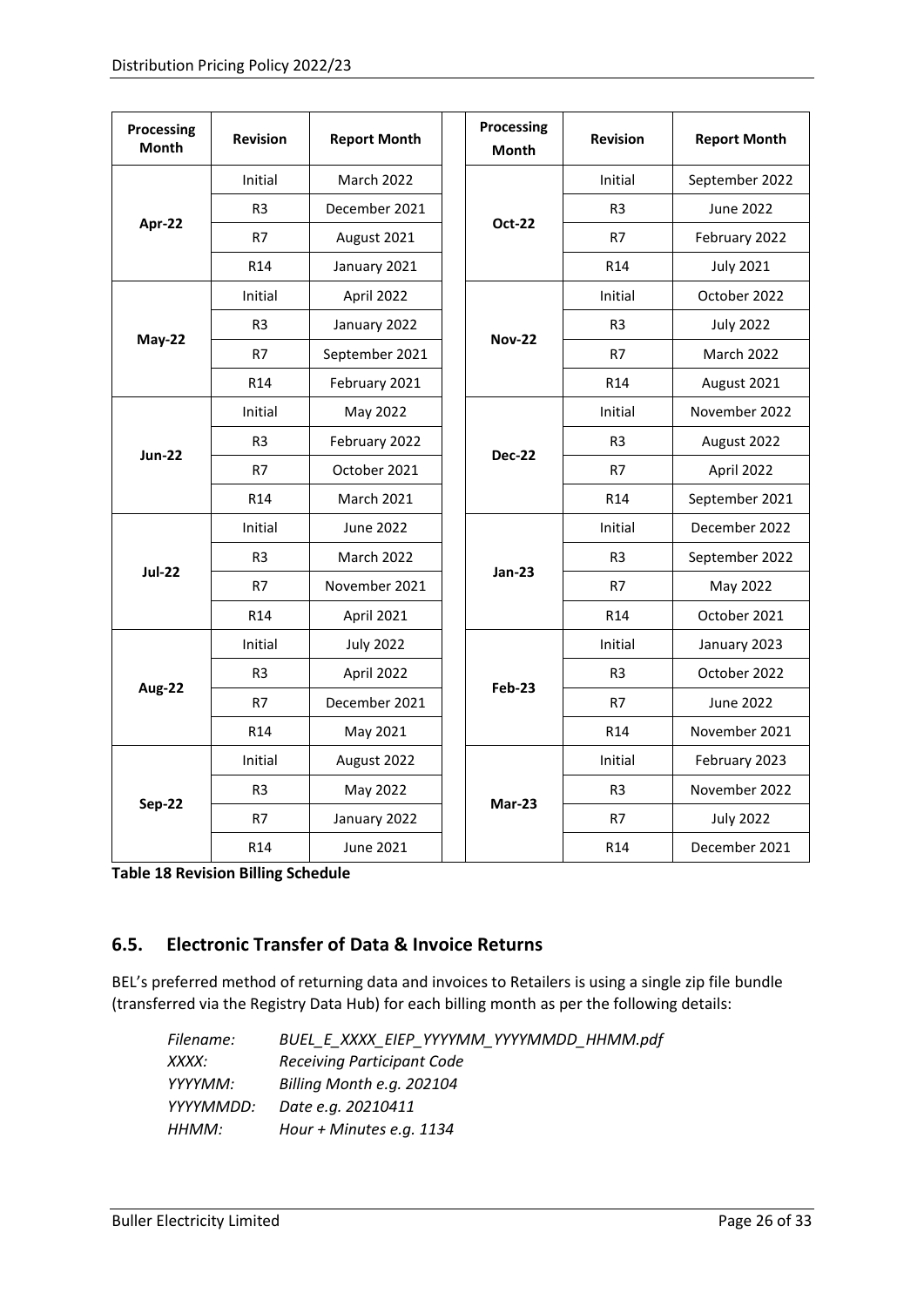*Zip File Contents:*

- Invoice *BUEL\_E\_XXXX\_YYYYMM\_Invoice.pdf*
- EIEP1 Returns e.g. ICPNHH & ICPHHR as separate EIEP1 data files
- Line Charge Report *BUEL\_E\_XXXX\_YYYYMM\_RZ\_Line\_Charge\_Report.pdf*
- Replacement Billing Report *BUEL\_E\_XXXX\_YYYYMM\_RM\_SUM\_Report.pdf*

BEL also accommodates Retailer's preferences for data & invoice returns which differ from that described above, including:

- EIEP1 returns as individual files via the Registry Data Hub
- Emailing of data & invoices to nominated email addresses BEL has on record

EIEP1 replaced billing returns are provided to the Retailer at the month of the initial or replacement billing and will not be returned a second time at the month they are replaced.

#### <span id="page-30-0"></span>**Annual Pricing Notification (APN)** 7.

BEL notifies Retailers of our annual pricing changes applicable from the 1<sup>st</sup> April each year prior to end of January (requirement of 40 business days' notice).

The annual pricing notification typically consists of the following information:

- **Information for Retailers** A document explaining our annual pricing notification and pricing changes
- **Distribution Pricing Policy** Updated BEL Distribution Pricing Policy (this document) available from our websit[e here](https://bullerelectricity.co.nz/pricing-policy/)
- **EIEP12 PRICE Data File** *Filename: BUEL\_E\_XXXX\_PRICE\_YYYYMM\_YYYYMMDD\_ 1000.txt*
- **Register Price Data (RGSTPD) Information**

*Filename: BUEL\_E\_XXXX\_RGSTPD\_YYYYMM\_YYYYMMDD.txt* A spreadsheet which contains the data which will be used to update the Registry Price Data (RGSTPD) for a Retailers specific Non-Residential ICPs (effective 1<sup>st</sup> April) including the Price Category Code and Chargeable Capacity if applicable. If this spreadsheet is not provided to the Retailer, the Retailer currently has no Non-Residential ICPs.

This information (except for the Pricing Policy) is bundled into a zip file and sent to Retailers via the Registry Data Hub and emailed to the nominated pricing notification email addresses BEL has on record as follows:

• **Annual Pricing Notification (APN) Zip Bundle** *Filename: BUEL\_E\_XXXX\_APN\_YYYYMM\_YYYYMMDD\_1000.zip*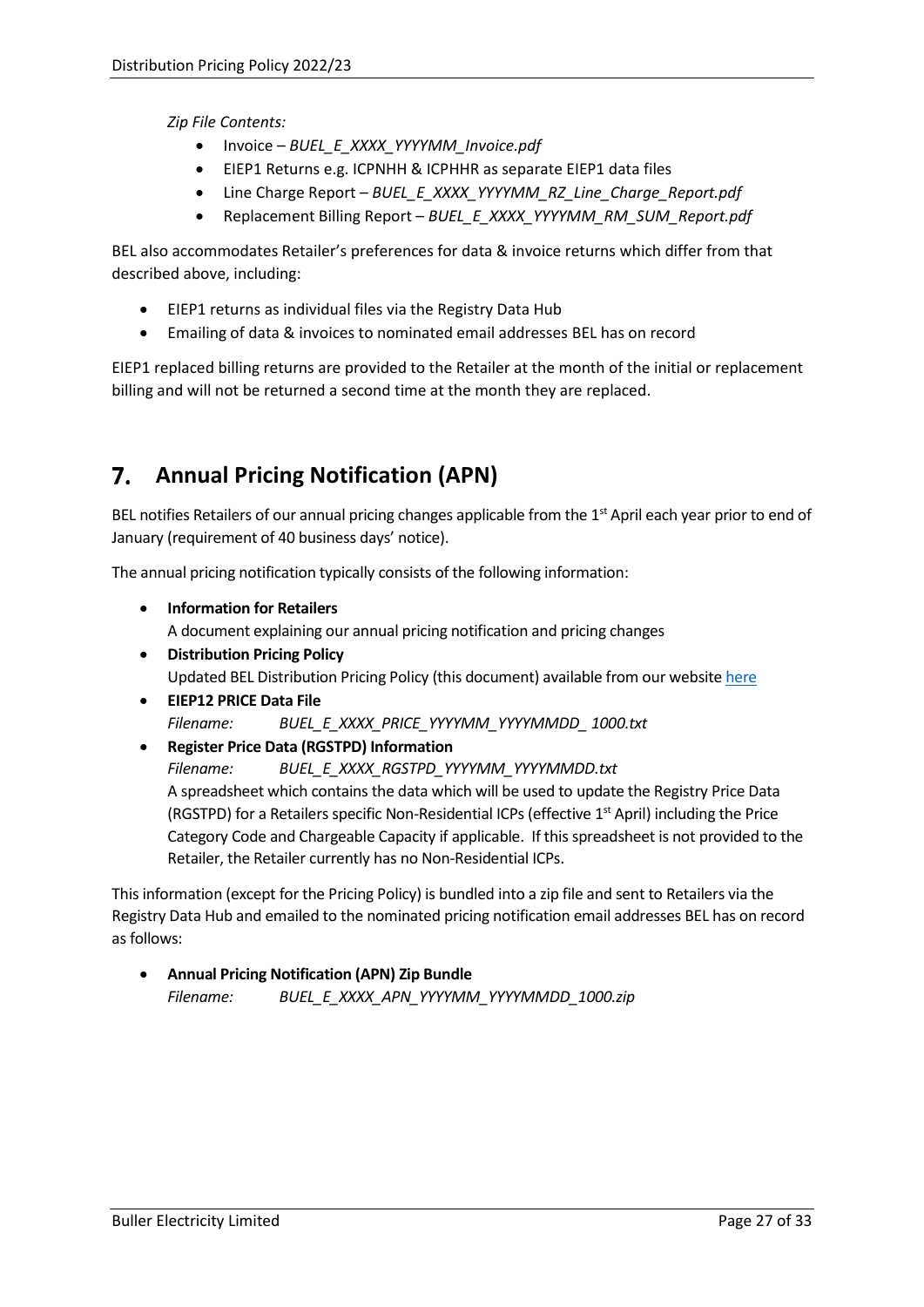#### <span id="page-31-0"></span>**Explanation for the Adoption of AMD Based Pricing** 8.

BEL made a decision to significantly change its pricing from the beginning of the 2021/22 Pricing Year, including the adoption of Anytime Maximum Demand (AMD) based Pricing Structure. This decision warrants explanation as it differs from that of a conventional Connection Capacity based Pricing Structure.

While AMD (annual or monthly) pricing currently exists, it is typically reserved for large commercial/industrial Consumer's and is often used in conjunction with a Fixed Charge based on the Connection Capacity. It is noted that BEL has AMD based Fixed Capacity Charges in place for Consumer's > 100kW since 2012-13.

In our pricing implementation AMD is primarily being used for the purposes of allocating the fixed costs associated with our network. As AMD is being used as a replacement for Connection Capacity, it is not a targeted demand charge levied on Consumer's that use the network during periods of congestion. Charges which are targeted at Consumer's that use the network during peak periods will be the subject of further pricing reform work which we intend to undertake in the future, as the need arises.

In this Section BEL presents our case for AMD based pricing and fully explains our reasons for adopting this approach to pricing. In addition, we highlight some of the issues associated with the Authority's views on Distribution Pricing and the outdated concept of Connection Capacity.

#### <span id="page-31-1"></span>**8.1. Pricing Options Available to BEL**

The pricing changes BEL made in 2021/22 addressed issues with our pricing for Non-Residential Consumer's that had their origins in the Monthly Maximum Demand (MMD) pricing system BEL had in place in the 1990's. Following deregulation of the industry in the late 1990's and the sale of BEL's retail business, the MMD pricing system was replaced with a pseudo Connection Capacity based system with wide Connection Capacity bands. Given that delivery charges at the time were heavily weighted towards variable/consumption charges, these wide capacity bands, and the incorrect categorisation of Consumer's, were of limited consequence.

As BEL sought to increase the proportion of fixed charges to 50% of total revenue during the period 2017/18 – 2020/21, the categorisation/charging inconsistencies which existed between some Non-Residential Consumer's became increasingly material and problematic. In terms of rectifying this situation, three options were identified on which to base our Pricing Structures (Price Categories & Fixed Capacity Charges):

- **Connection Capacity** The physical Connection Capacity originally requested by the Consumer subject to subsequent physical and/or pricing upgrades/downgrades
- **Anytime Maximum Demand (AMD)** The Connection Capacity actually used by the Consumer – in this case the parameter of interest is the half-hour AMD
- **Banded Anytime Maximum Demand (AMD)** Essentially a variant of the above 2 options where the AMD is rounded up into increments which are either: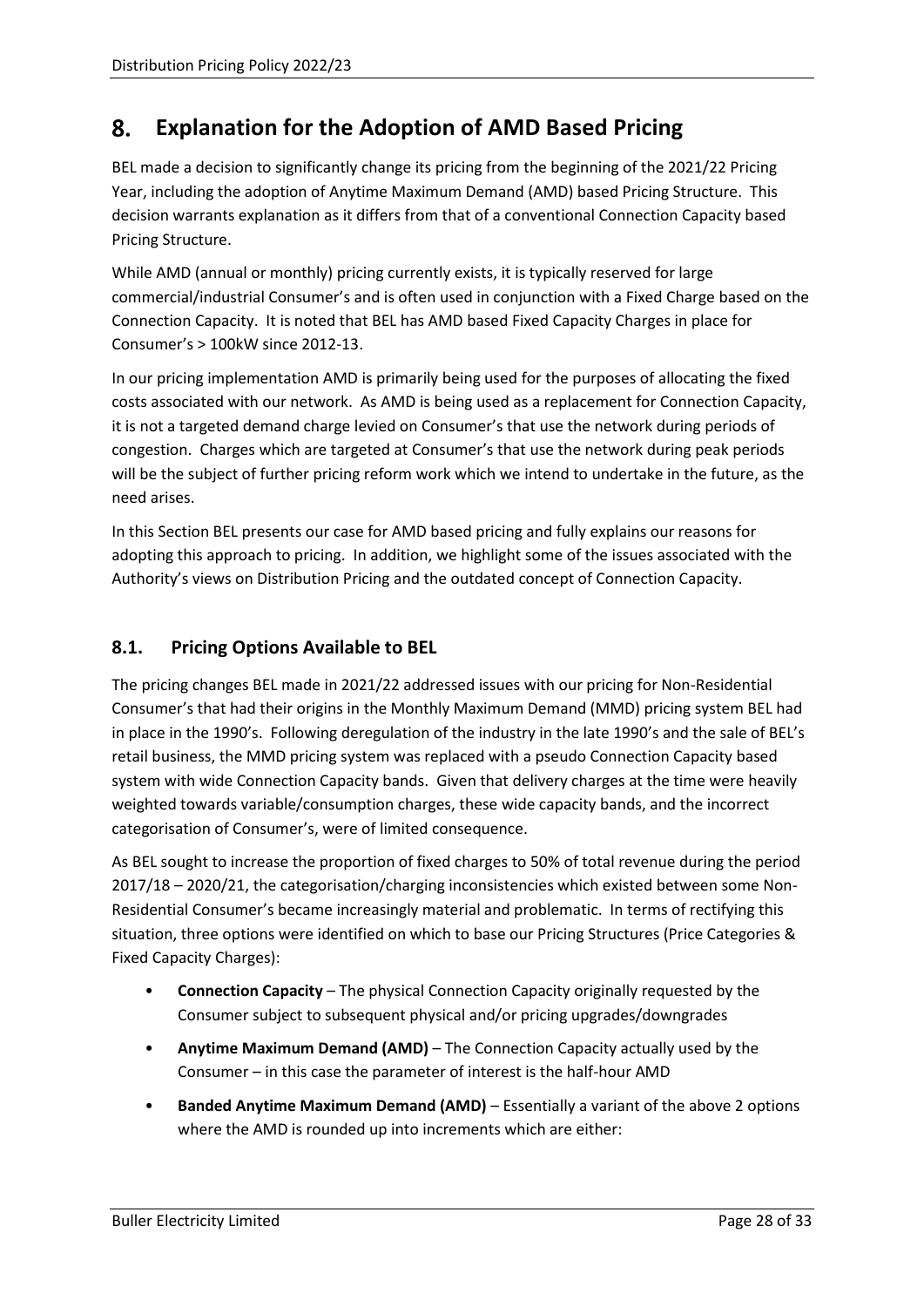- The standard Connection Capacity increments determined by the available physical electrical supply components e.g. fuse and/or transformer size
- Increments which are smaller than the standard Connection Capacity increments for pricing purposes e.g. **not** restricted to the fuse and/or transformer size

As BEL's fixed charges have historically not been accurately charged based on the actual Connection Capacity there was a very limited justification and ability for BEL to adopt a Pricing Structure which was based on this parameter. For example, in many historic cases the actual Connection Capacity requested is unknown, and because charges have not been accurately based on this quantity it has not been subject to the standard upgrade/downgrade process. While Banded AMD pricing was considered as an alternative there is also limited justification for using this as a basis for pricing for the same reasons associated with Connection Capacity pricing. As a result, BEL deemed it necessary and most appropriate to reset our Non-Residential Price Categories using Anytime Maximum Demand (AMD).

While Connection Capacity and AMD are different quantities, they are also in many ways similar/equivalent. Provided that a Consumer's supply equipment is not underrated, the Connection Capacity should be the AMD rounded up to the next available size of physical Connection Capacity. In the limit as the discrete increments between the available Connection Capacities is reduced to zero, the Connection Capacity will approach the AMD. As a result, BEL considers that the existing use of Connection Capacity is essentially a special case within a broader AMD based pricing framework.

Given that AMD provides inherent benefits over Connection Capacity for the implementation of Distribution Pricing Structures (as described in the following sections), BEL is of the view that for the purposes of pricing Connection Capacity is currently being used in the industry as a proxy for AMD. Consumer's are very well versed with the concept of user pays as a basis for pricing and charging, and in terms of electricity AMD (not Connection Capacity) represents their use of the network. Furthermore, as Smart Meters are now commonplace, and half-hour consumption should be readily available, AMD is able to be determined cost-effectively and half-hourly demand data should be made available to Distributors monthly for network management and pricing purposes.

The following sections delve into the areas of Connection Capacity based pricing, AMD based pricing, and the Distribution Pricing Principles in more detail.

# <span id="page-32-0"></span>**8.2. Connection Capacity Based Pricing**

The standard method of defining & determining Price Categories for Commercial/Industrial connections is by using the Connection Capacity:

*A Consumer's Connection Capacity (or Capacity) can be defined as the upper limit on the amount of power that the Consumer is able to draw from the distribution network. Capacity is measured in kW and may be physical (i.e. the physical capacity of the connection to the premises) or contractual (where a Consumer contracts for a certain capacity to be available).*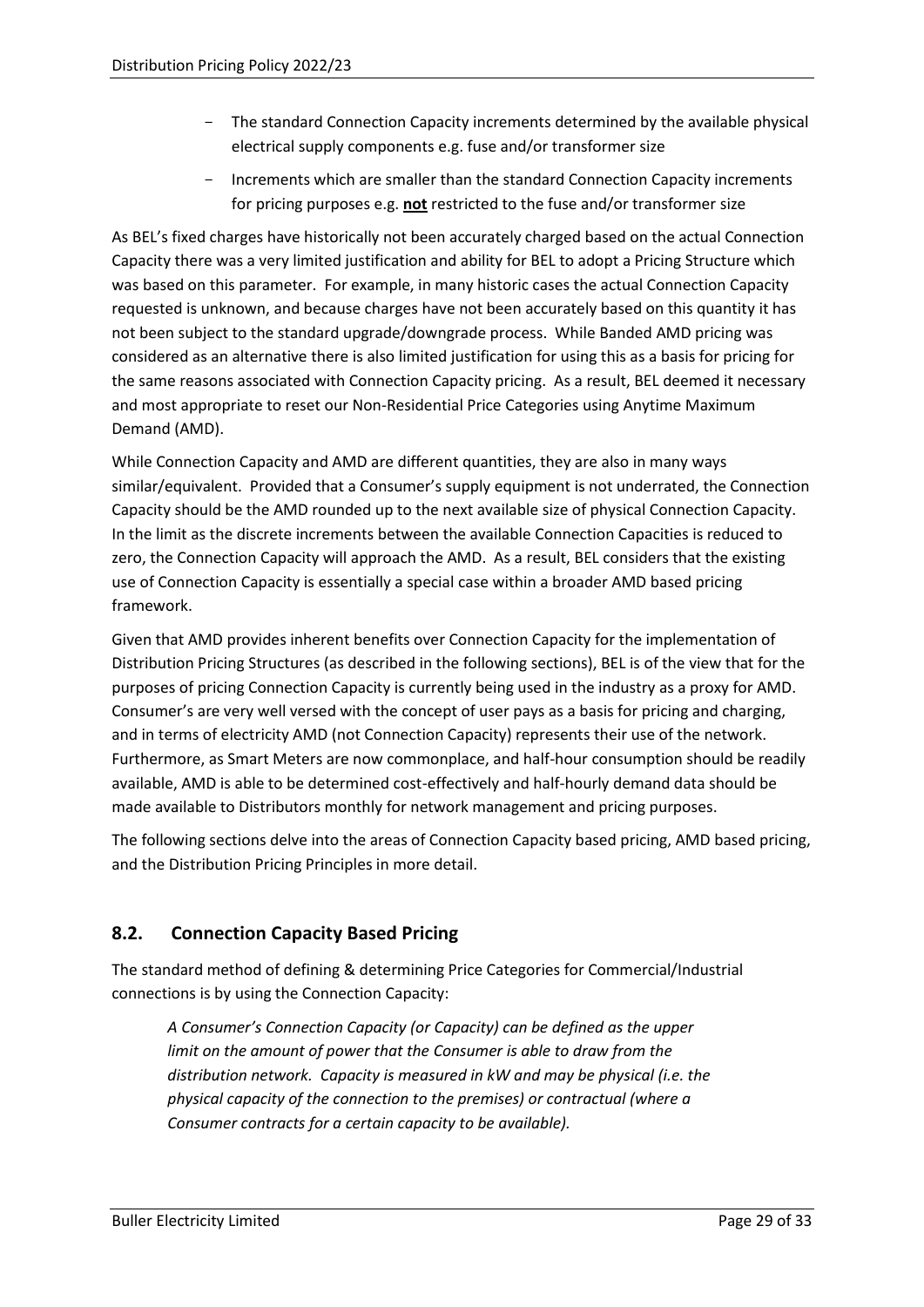While we agree that the Connection Capacity is a very important aspect of a Consumer's connection, after consideration of the alternatives, BEL is of the view that it is not necessarily the most appropriate on which to base the Fixed Charges paid by Consumer's for the following reasons:

- A significant disconnect can exist between the Connection Capacity and actual use (AMD), and as a result the allocation of upstream assets to Consumer's based on Connection Capacity can often be neither fair and/or cost-reflective
- The half-hour data provided to BEL by Retailers has enabled us to identify Dairy farm Sites which have a 3-4 fold variation in the utilisation of the dedicated transformer in relative terms – ranging from 40% utilisation to 150% utilisation. Under a standard Connection Capacity based pricing one Site would experience 3-4 times higher Fixed Charges, on a relative basis, for essentially the same service.
- The Connection Capacity of new connections is often significantly overrated/oversized as this is the position of least consequence in terms of ensuring new plant can be successfully commissioned
- Constraining Consumer's Fixed Charges to the Connection Capacity essentially a function of the arbitrary and discrete sizes of electrical components (fuses & transformers) – which cannot be tailored to the Consumer's exact requirements, represents an unnecessary pricing constraint
- In terms of the performance of fuses & transformers these components can operate for extended periods of time above their nominal or continuous rating, and as a result Connection Capacity is a quantity that is dependent on the duration of any overrated load
- The commonly referred to Connection Capacity is best described as the long-term or continuous load which can be drawn from the network without the Consumer experiencing power quality issues and/or the connection failing
- The primary purpose of fuses is to protect the network supply components, the Consumer's installation under fault conditions, and to ensure the safe delivery of electricity – there is no hard cut-off under normal operating conditions
- Typical Connection Capacity based Pricing Structures have wide bands and significant jumps between the Fixed Charges at the boundaries of the Price Categories. These jumps becoming more significant as the proportion of revenue collect via Fixed Charges is increased.
- Connection Charge based pricing means that a small AMD reduction resulting in a Connection Capacity and pricing downgrade – because the Consumer's installation is operating in close proximity to a Price Category break point – is valued much more highly than one that doesn't result in a downgrade (valued at zero). Charge decreases resulting from AMD reduction are therefore somewhat arbitrary in nature and BEL sees no reason why these small AMD reductions should not be equally valued across Consumer's.

While the use of Connection Capacity for pricing purposes has significant shortcomings it clearly remains the most suitable parameter on which to base the charges for Connection Assets such as dedicated transformers.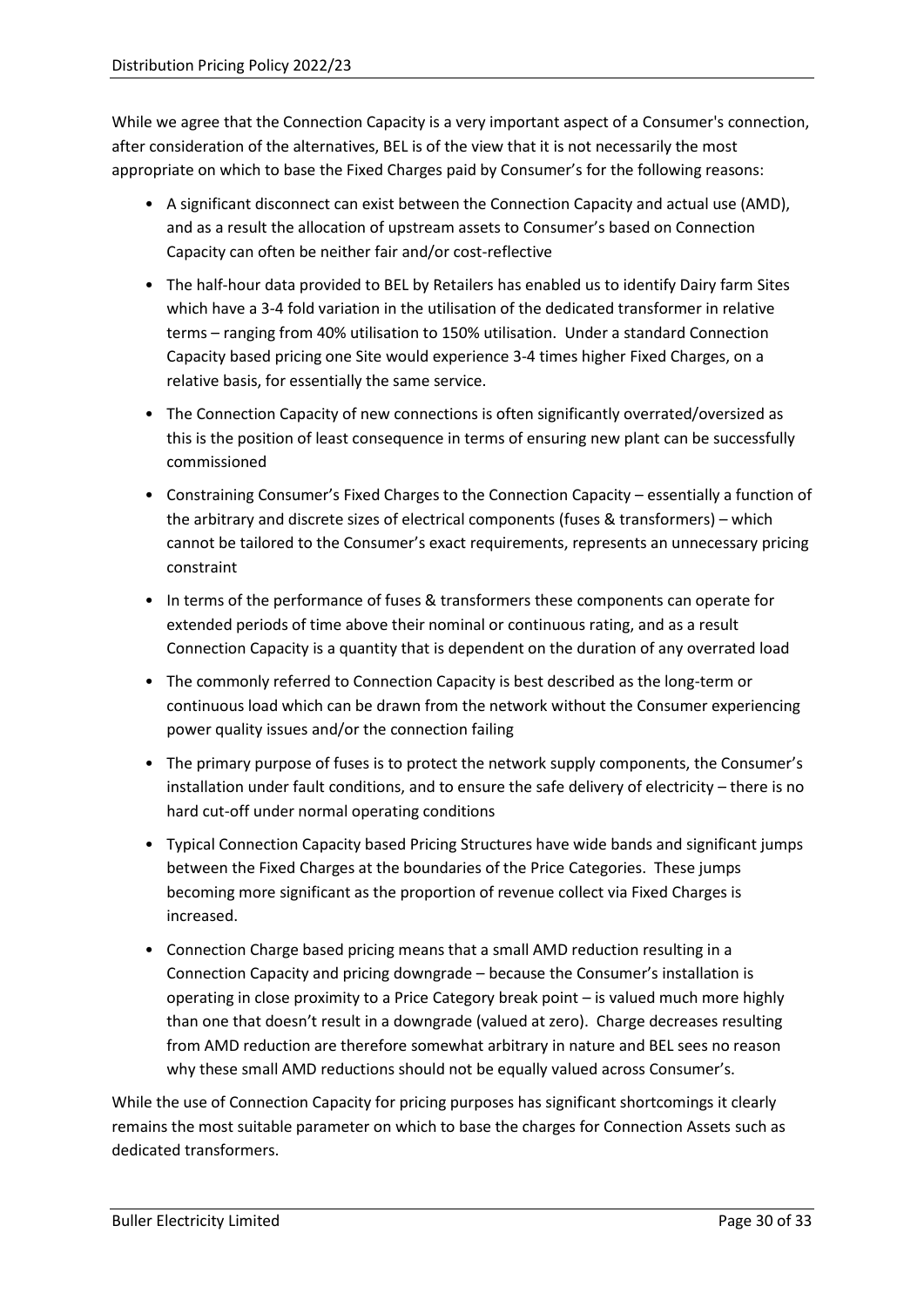#### <span id="page-34-0"></span>**8.3. Anytime Maximum Demand Based Pricing**

BEL is of the view that Anytime Maximum Demand (AMD) has distinct advantages for the implementation of Distribution Pricing Structures as it represents actual network use, rather than the potential to use the network (Connection Capacity), and as a result it is a fairer and much more cost-reflective for the allocation of the costs associated with shared upstream assets.

The Anytime Maximum Demand (AMD) is a very important parameter of a Distribution Network connection for which distributors currently have very limited visibility. Readily accessible AMD data would open significant opportunities for Distributors to improve their practices in the areas of asset management & pricing as follows:

- Being able to easily determine if connections are in the appropriate Price Category and are subject to the correct distribution pricing
- While Consumer's with overrated connections can be subject to connection & pricing downgrades, in many situations it is difficult for the Distributor or Consumer to know if this is a viable option if no AMD data is available
- Once AMD information is readily available for making a pricing decision (Price Category assignment) why not also use this information for application of pricing e.g. using AMD to set the Chargeable Capacity?
- AMD based pricing ensures that AMD reductions by Consumer's are valued similarly regardless of where the operation of a Consumer's installation sits within a Price Categories AMD or Connection Capacity band

The materiality of a Connection Capacity vs AMD based Fixed Charge difference increases as the Fixed Charge Ratio is increased – BEL has a policy of 50% Fixed Charges.

## <span id="page-34-1"></span>**8.4. Authority's Response to BEL's Pricing**

BEL is aware that our use of AMD rather than Connection Capacity as the parameter on which our pricing and fixed charges are based is contrary to the Authority's Pricing Principles in terms of allocating Residual Costs in a manner which 'least distorts network use'. The Authority was made aware of our intention to implement AMD based pricing in October 2020 by way of a copy of our Retailer consultation document being provided for comment (this document contained the vast majority of the detail contained within this Appendix).

In a response by letter the Authority stated the following:

*As you have foreshadowed in your paper, the Authority is concerned about the core change proposed in your consultation document, ie, a shift to an anytime maximum demand (AMD) based pricing structure. We would welcome the opportunity to better understand your proposal and thinking, but our initial view is that this approach would likely be contrary to the Authority's distribution pricing principles. This is based on the understanding that:*

• *BEL's network is generally not near to capacity*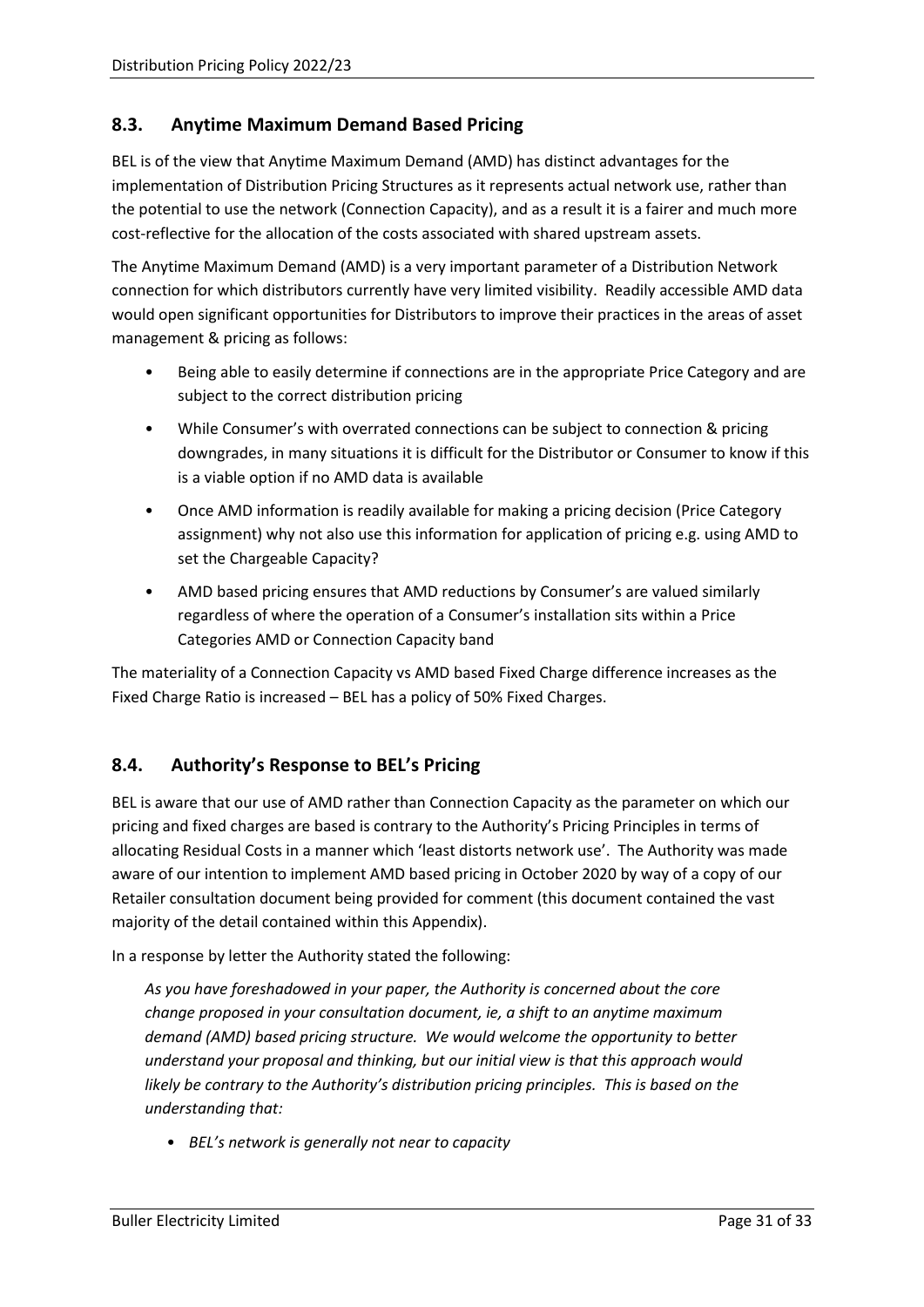- *Increases or decreases in customers' maximum demands are therefore unlikely to impact the economic costs of the network*
- *But an AMD based pricing structure nonetheless incentives customers to reduce demand.*

*We are concerned therefore that, on the face of it, BEL's proposed pricing structure would be likely to distort network use, by creating incentives to reduce maximum demands even if the network is not congested and by prompting investment (eg, in batteries) for the purpose of cost shifting between customers.*

*On a related point, we note that your consultation refers to balancing pricing with fairness and equity considerations. It is difficult for us to comment on these as the paper does not then lay out exactly how those considerations are applied, and what trade-off with efficient pricing is being made. We would welcome more information from you on this point. Without this clarity, the risk we see is that these fairness judgements, while intuitively appealing, may in fact lead to poorer outcomes for Consumer's in aggregate over time (including Consumer's who are least able to afford it, due to continued cost shifting incentives).* 

While our decision to base our pricing on AMD is very much a consequence of the historic MMD pricing structures BEL had in place, and therefore somewhat forced upon us, we are also of the view that the Authority has an overly weighted focus on pricing which 'least distorts network use', with there being a distinct trade-off against pricing which is fair and equitable, and in our view this is not being acknowledged or given sufficient consideration by the Authority.

BEL has no issue with the Authority's reasoning for promoting pricing which 'least distorts network use' e.g. so that Consumer's are not provided with incentives to make investments in disruptive technology which simply results in fixed costs being shifted on to other network users. We do however question if this overall objective can be actually be achieved using Connection Capacity based pricing, or by any alternative means, and/or whether the outdated concept of Connection Capacity (for pricing purposes) is being used by the Authority as a means of practically implementing its economic ideology. BEL is concerned that pricing being promoted by the Authority will introduce undesirable outcomes in relation to fairness and equity – this being an area which is not being given sufficient consideration.

In terms of our overall views on Distribution Pricing we would like to emphasise the following points:

- User pays is a concept that Consumer's are very familiar with and it is a fair way to allocate the costs of shared upstream assets (the vast majority of assets) – using Connection Capacity as a basis on which to allocate these costs is inappropriate
- Given that Connection Capacity is subject to physical/pricing upgrades/downgrades, incentives for Consumer's to distort their use of the network (e.g. reduce peak demand) exist in a Connection Capacity based pricing as Connection Capacity is not actually a fixed quantity
- As the proportion of Fixed Charges is increased, the charging arbitrage which exists between Connection Capacity increments and Price Categories increases, thereby increasing the likelihood of charging inconsistencies developing